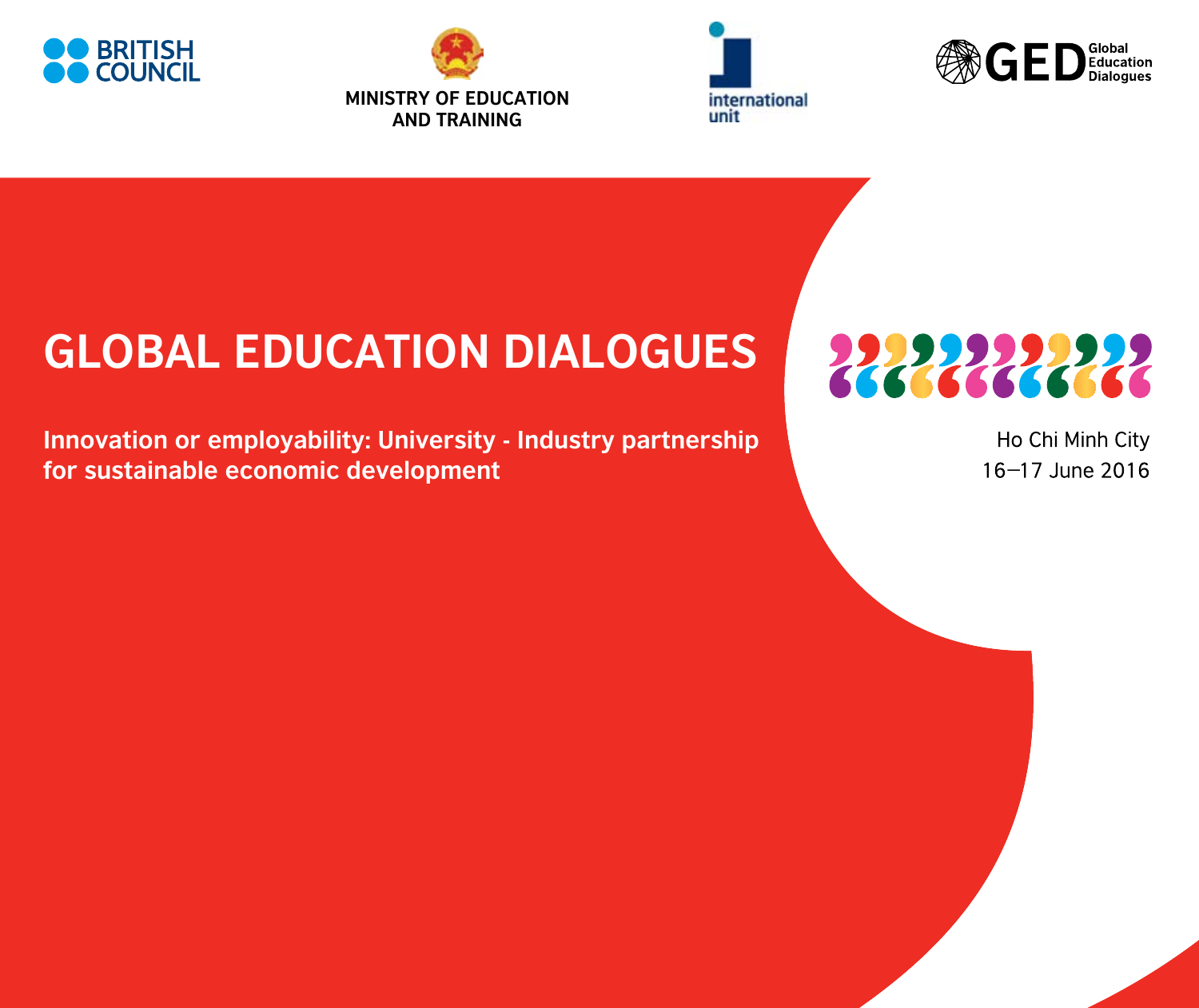# **WELCOME NOTES**



#### **Welcome from Cherry Gough, Director, British Council Vietnam**

Welcome to Ho Chi Minh City and to the East Asia Global Education Dialogue: Innovation or Employability: University-Industry partnership for sustainable economic development.

The conference welcomes around 130 delegates: government, industry and higher education leaders, and researchers and practitioners from the UK, Vietnam and ASEAN countries.

Global Education Dialogues are British Council's policy dialogue forums where we discuss emerging issues in the area of internationalizing higher education; in particular how higher education contributes to economic development by dealing with development challenges and preparing the workforce to meet the country's development needs.

This conference will explore the relationship between university and industry, and the roles, responsibilities and expectations of universities in creating innovative industry solutions and an employable workforce.

Universities have played a critical role the development in the UK of a globally-recognized innovation culture. The British Council in Vietnam is delighted to have worked closely with the Vietnamese Ministry of Education and

Training, and the UK Higher Education International Unit to bring UK higher education leaders to the event. We look forward to their reflections on the role of higher education in defining development trends, addressing development needs and producing graduates who contribute to national competitiveness.

I hope that the practical experience and case studies presented by speakers from the UK, Vietnam and other ASEAN countries will contribute to Vietnam's higher education reform agenda, with its focus on internationalization, quality and accreditation.

I want to express my sincere gratitude to the Ministry of Education and Training and UK Higher Education International Unit for their support in preparing for this conference and to all contributors for sharing their experiences with us.

I hope you will have a successful day full of interactive discussion, sharing and learning.

Cherry Gough Director, British Council Vietnam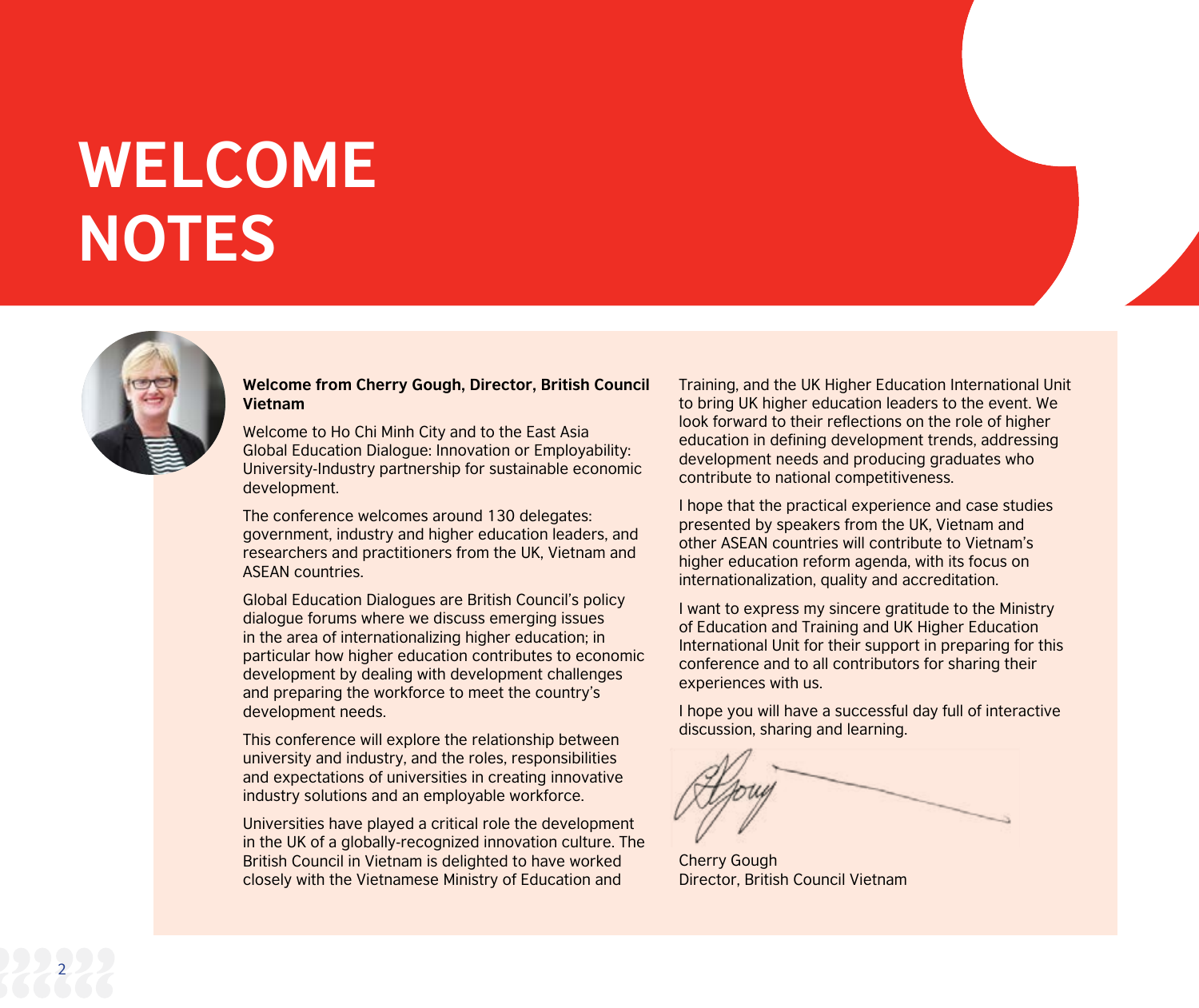

#### **Welcome from Professor Bui Van Ga, Vice Minister, Ministry of Education and Training**

Welcome to the Global Education Dialogue "Innovation or Employability: University - Industry partnership for sustainable economic development'!

The event today is one of the practical activities in the implementation of the Joint Statement on Higher Education Cooperation between the Ministry of Education and Training of Viet Nam, British Council Viet Nam and the UK Higher Education International Unit signed in London in September 2015. With the aim to promote cooperation between universities and industry, our forum will facilitate dialogue between government organisations, universities and industry on the role, responsibility and expectation of higher education institutions in creating innovative industry solutions and an employable workforce.

Today's dialogue is also a brilliant opportunity for Vietnamese and international experts, especially those from UK institutions enjoying close cooperation with Viet Nam, to compare notes and share their practical experience in university industry partnerships .

I believe that the dialogue will further promote the bilateral cooperation in education and training, making a significant contribution to the comprehensive reform of our educational system. I hope that through the dialogue, Vietnamese institutions will become more aware of different models for innovative teaching and learning, engagement with industry and international cooperation. In addition, industry will understand their roles in supporting higher education development and find new models for collaboration and partnership with universities. Also, I do look forward to the continued support and assistance extended to Viet Nam by the UK Embassy in Ha Noi, the British Council and other relevant UK agencies in the field of education in the future.

I wish you all the best of health and hope our dialogue will be a great success.

#### **Bui Van Ga**

Vice Minister, Ministry of Education and Training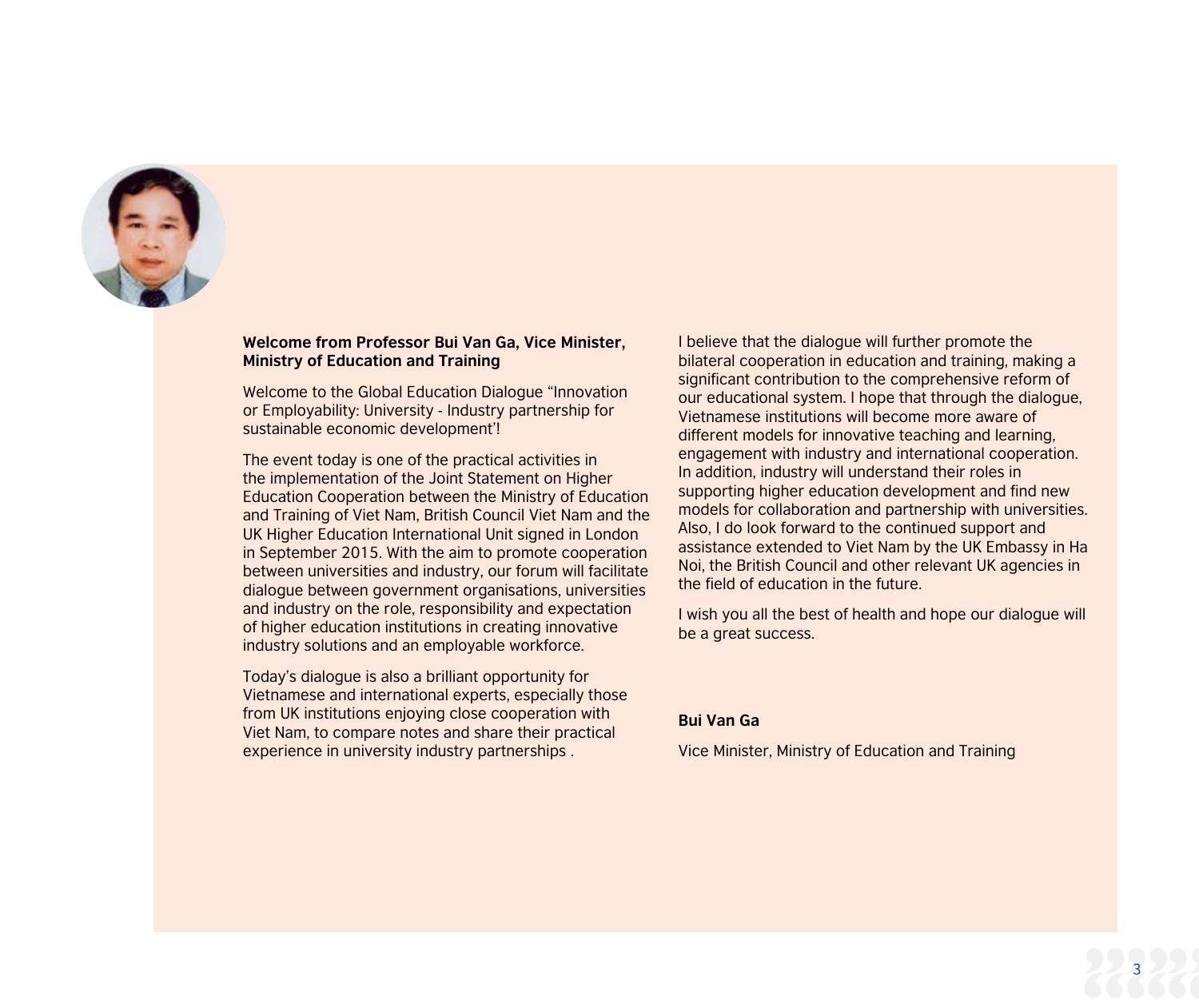

#### **Welcome from Vivienne Stern, Director, UK HE International Unit.**

In September 2015 the British Council, Ministry of Education and Training and UK HE International Unit signed a Memorandum of Understanding to explore joint activity including policy dialogue, leading to this event. I am delighted to attend this Global Education Dialogue with representatives of the UK and Vietnamese higher education sectors and colleagues from Government and industry and am grateful to the British Council and the Ministry of Education andTraining for their support.

Universities across the world are facing the challenge of how to preparing their graduates for highly competitive globalised job markets. To meet this challenge institutions are adapting their curricula, working directly with industry to provide professional experience and exploring new models of research and the creation of dedicated facilities that allow students and academic staff to explore the commercial potential of their work.

This Global Education Dialogue provides an opportunity to explore different models in employability and entrepreneurship and I hope that participants shall take away new ideas and new connections that shall help them and their institutions to respond to the needs of their staff and their students. I look forward to further collaboration between the UK and Vietnam in higher education.

#### **Vivienne Stern**

Director, UK HE International Unit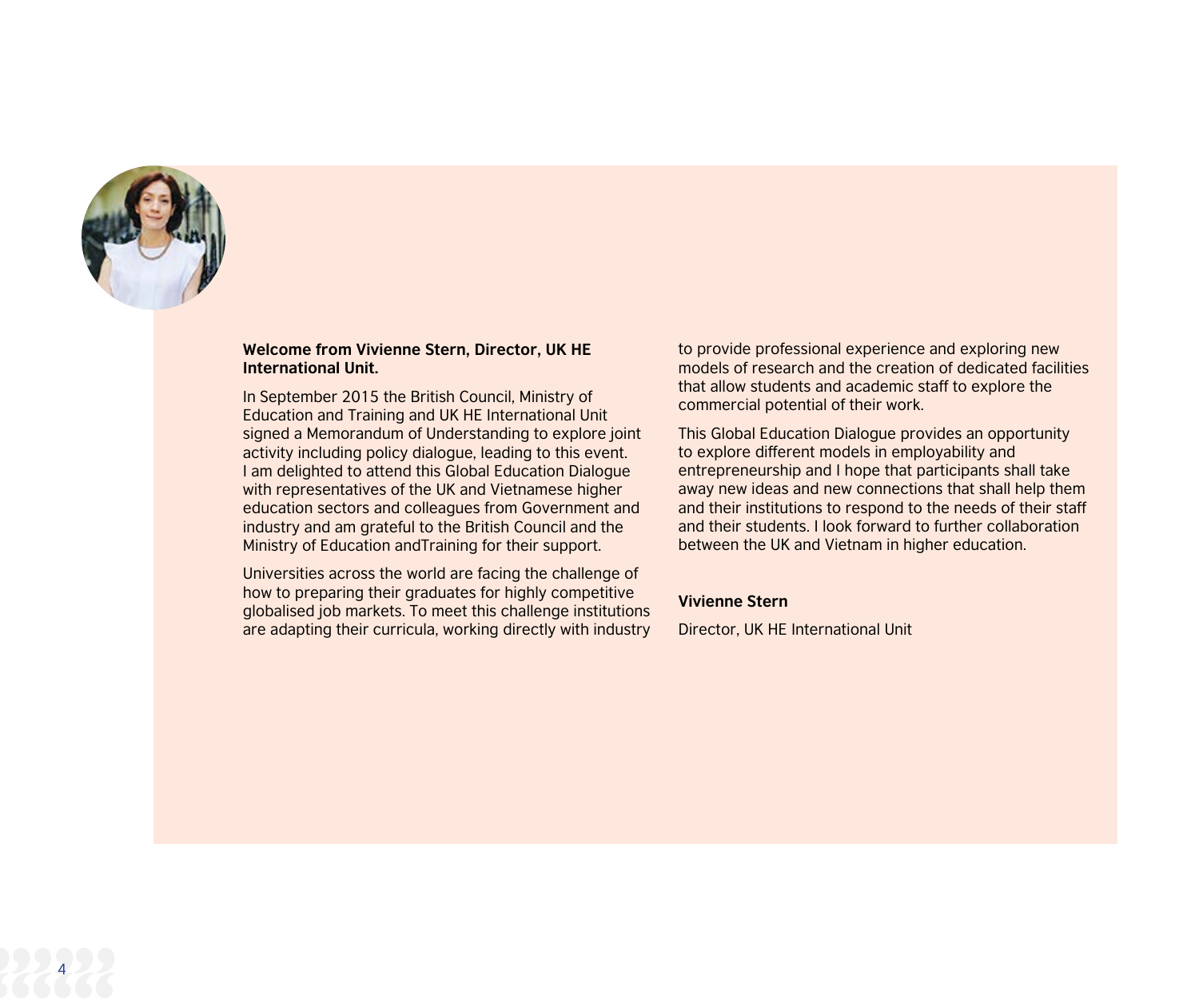# **INTRODUCTION**

The British Council education policy dialogue will bring together key policy-makers and influencers to reflect on, and debate the challenges and opportunities facing international higher education domestically, regionally and globally. In June 2016, the British Council Vietnam is working with the Ministry of Education and Training and UK Higher Education International Unit to organise a forum to debate how to promote bolder and more effective university industry partnerships able to respond to the growth of the knowledge economy.

This forum will facilitate dialogue between government organisations, universities and industry with contributions and perspectives from a network of leading thinkers. Participants will consider the role, responsibility and expectation of higher education institutions in creating innovative industry solutions and a employable workforce.

As major producers of research and innovation universities are significant contributors to economic growth. As governments seek to maximise this, universities are under pressure to increase both research output and its relevance to business. How are countries' research and innovation strategies addressing this? How are universityindustry links developed? Can international networks contribute?

Universities are critical players in developing highly skilled and talented workforces - from graduates to young researchers. How are they doing this in different countries? What constitutes an employable graduate? How universal are the knowledge, skills and attributes needed - and how do university programmes, curricula and student experience develop these?

At this event senior representatives from the UK, Vietnam and across the region will share their practical experience of working to meet these challenges and seek to address the above questions.

## **Participants**

Policy makers, university leaders, business, entrepreneurs and researchers from the UK, East Asia and Vietnam.

## **Format**

Best practices, pilot models and issues being viewed from university and industry perspectives will be presented through the plenary session, panel discussion and parallel workshops.

## **Intended Outcomes**

### **For Institutions**

### **For UK:**

- • Institutional links at the strategic level
- • Collaboration and partnership
- Deeper understanding of national HE systems
- Examples of good practice and innovation in University employer/industry collaboration

VN: models for innovative teaching and learning, engagement with industry and international collaboration

## **For Government**

VN: relevant policy development to consider and raising Vietnam HE competitiveness

UK: (mutual benefit) competiveness and productivity.

## **For Industry**

- Understanding their position and role to support HEI development thus making it contribute back to society and industry development
- Opportunities for collaboration and partnership
- New models of collaboration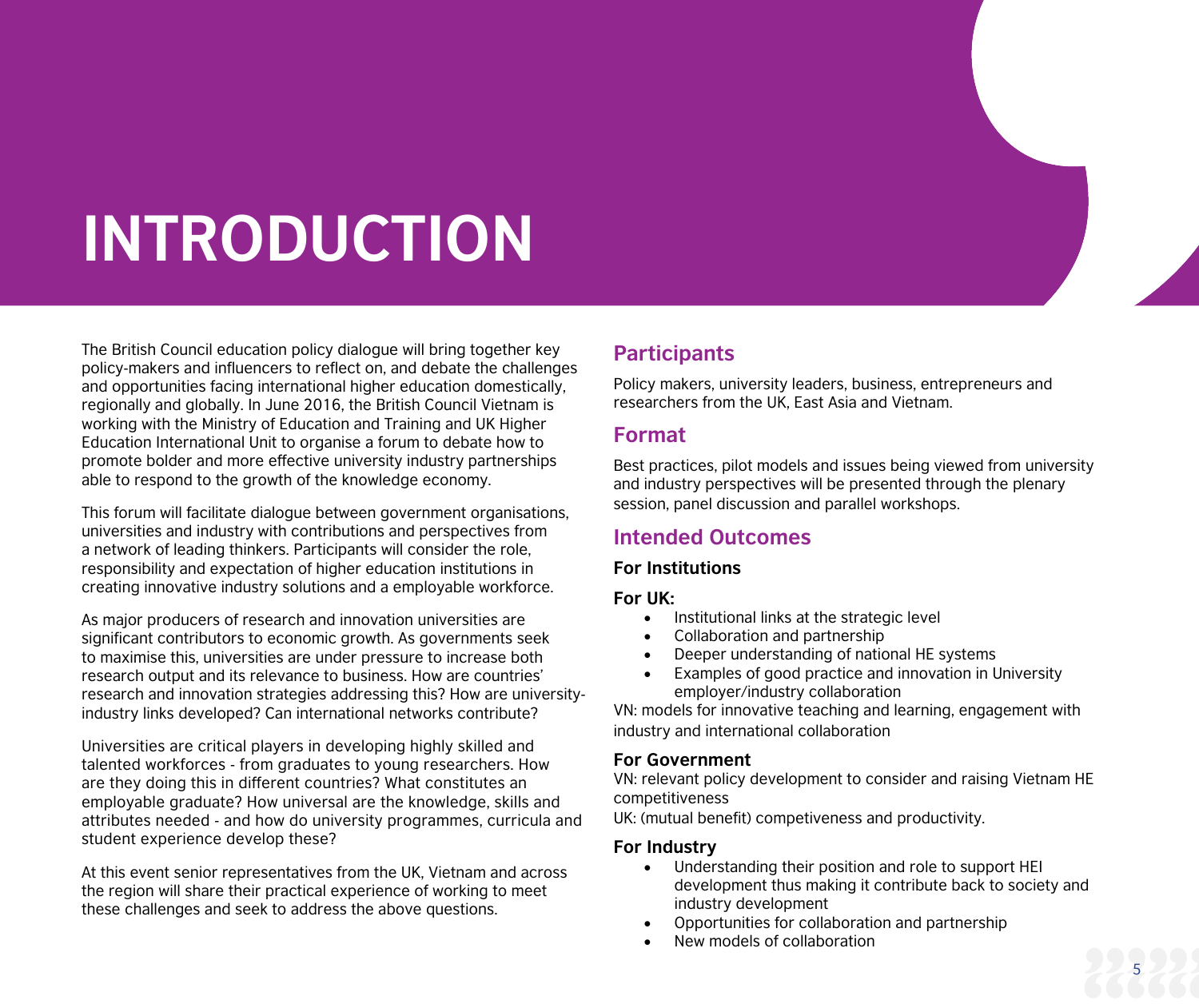# **PROGRAMME OVERVIEW**

| <b>Timing</b>   | <b>Session</b>                                                                                                                                                                                                                                                                                                                                                                                                                                                                                                                                                                                                                                                                                                                                                                                                                                                                                                                                                                                                                                                                                                 |
|-----------------|----------------------------------------------------------------------------------------------------------------------------------------------------------------------------------------------------------------------------------------------------------------------------------------------------------------------------------------------------------------------------------------------------------------------------------------------------------------------------------------------------------------------------------------------------------------------------------------------------------------------------------------------------------------------------------------------------------------------------------------------------------------------------------------------------------------------------------------------------------------------------------------------------------------------------------------------------------------------------------------------------------------------------------------------------------------------------------------------------------------|
|                 | Day One - Thursday 16 June 2016                                                                                                                                                                                                                                                                                                                                                                                                                                                                                                                                                                                                                                                                                                                                                                                                                                                                                                                                                                                                                                                                                |
| $08.30 - 09.00$ | <b>Registration</b>                                                                                                                                                                                                                                                                                                                                                                                                                                                                                                                                                                                                                                                                                                                                                                                                                                                                                                                                                                                                                                                                                            |
| $09.00 - 09.15$ | <b>Welcome notes</b><br>Cherry Gough, Director, British Council Vietnam<br>Giles Lever, HM Ambassador to Vietnam<br>Professor Dr Bui Van Ga, Vice Minister, Ministry of Education and Training, Vietnam                                                                                                                                                                                                                                                                                                                                                                                                                                                                                                                                                                                                                                                                                                                                                                                                                                                                                                        |
| $09.15 - 10.15$ | <b>Opening Plenary</b><br>How can university - industry partnership solve global grand challenges?<br>The presentation will focus on future major societal and economic challenges and how HEIs can collaborate with industry to tackle<br>social challenges and promote economic growth.<br>Keynote<br>Professor Werner Hofer, Dean of Research, Newcastle University                                                                                                                                                                                                                                                                                                                                                                                                                                                                                                                                                                                                                                                                                                                                         |
| $10.15 - 11.15$ | <b>Plenary 2</b><br>University-industry partnership - how to make successful?<br>HE leaders, administrators, academics, industry/employers and student representatives discuss on innovative governing mechanism<br>that enables U-I partnership and how it effects to students being the centre of learning and teaching and future industry employees.<br>The debate opens to the floor for discussion on role of university being driven by both innovation and student employability<br>Keynote<br><b>Nguyen Ho Thao Nguyen, Student of RMIT University, Vietnam campus</b><br><b>Panel</b><br>Professor John Senior, Pro-Vice-Chancellor - Research and Enterprise, Hertfordshire University<br>Jo Purves, Vice-President - Sheffield International, University of Sheffield<br>Dr Tran Anh Tuan, Deputy Director General, Department of Higher Education, Ministry of Education and Training<br>A/Professor Le Quan, Vice President, Vietnam National University, Hanoi<br>Nguyen Tam Trang, Vice President HR, Unilever Vietnam<br>Chair: Sue Milner, Director of Education, East Asia, British Council |
| $11.15 - 11.30$ | <b>Coffee break</b>                                                                                                                                                                                                                                                                                                                                                                                                                                                                                                                                                                                                                                                                                                                                                                                                                                                                                                                                                                                                                                                                                            |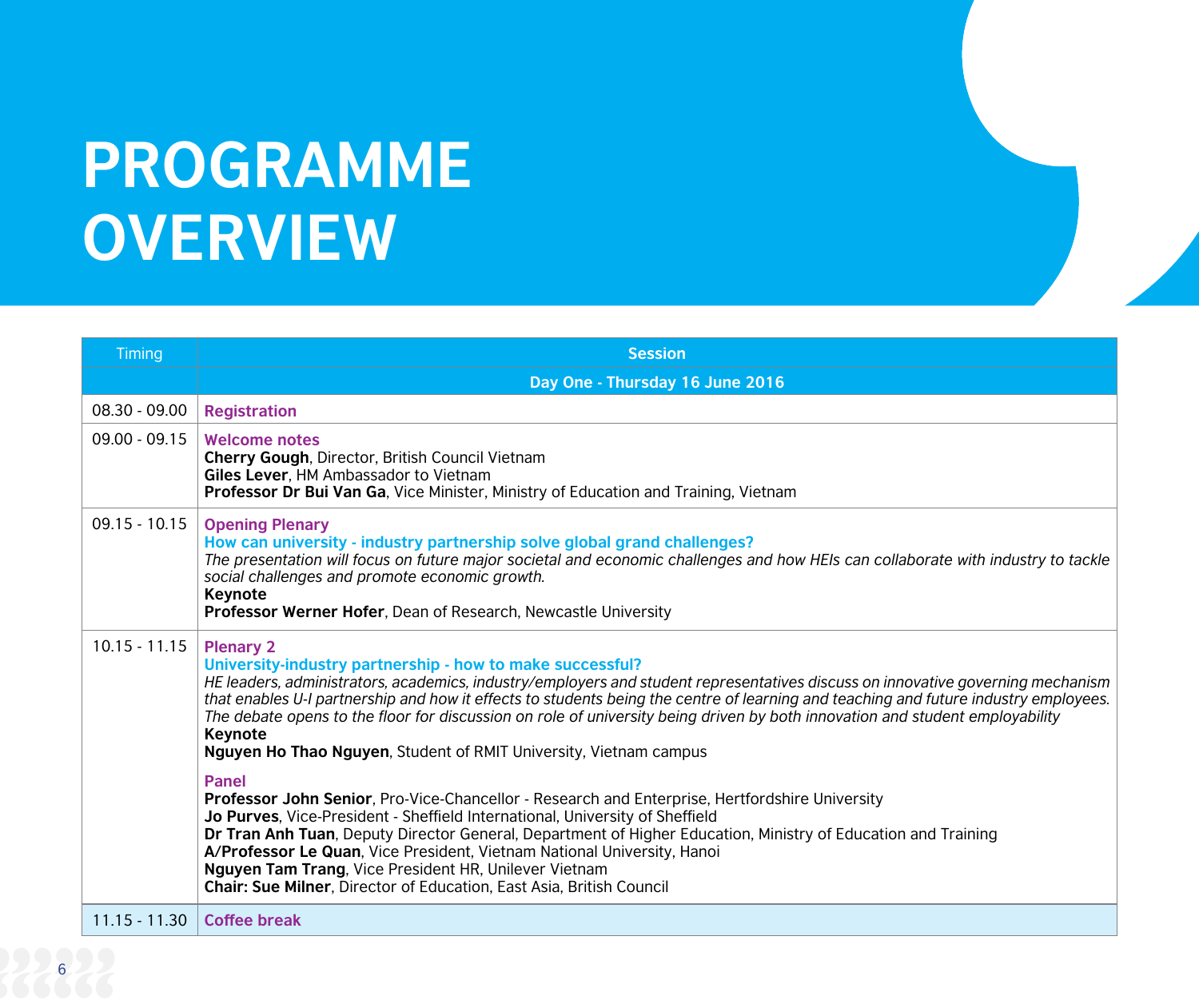| $11.30 - 12.30$ | Parallel sessions - University-Industry (U-I) partnership - how to make it successful?<br>U-I partnership: producing a skilful competent workforce<br>Session A: Embedding skills in the curriculum strategy: Should HEI reposition as an enterprise university?<br>Staff: How do you get industry involved in curriculum and programmes? How do you get lecturers to understand the needs<br>of industry?<br>Students: Practice and Industrial placement and graduate employability: Lessons from UK universities<br><b>Speakers</b><br>Dr Nhai Nguyen, Senior Lecturer, RMIT University, Vietnam campus<br>Professor Richard Wells, Associate Pro-Vice Chancellor - Southeast Asia, the University of Aberdeen<br>Dr Tran Vu Binh - Dean, Faculty of Science and Technology, Hoa Sen University<br>Mr Mark Billington, Regional Director, South East Asia, ICAEW<br>Chair: Vivienne Stern Director, UK Higher Education International Unit<br>Parallel sessions - University-Industry partnership - how to make it successful?<br>U-I partnership: producing a skilful competent workforce<br>Session B: Leadership- strategic leadership in HEIs<br>Government incentives and frameworks<br><b>Quality Assurance and metrics</b><br><b>Speakers</b><br>Dr Ly Pham, Director, Centre for Higher Education Evaluation and Research, Nguyen Tat Thanh University<br>Professor Iwan Davies, Senior Pro Vice- Chancellor, University of Swansea<br>A/Professor Ha Thanh Toan, President, Can Tho University<br>Chair: Caroline Chipperfield, Senior Advisor (Higher Education Policy and Strategy) |
|-----------------|--------------------------------------------------------------------------------------------------------------------------------------------------------------------------------------------------------------------------------------------------------------------------------------------------------------------------------------------------------------------------------------------------------------------------------------------------------------------------------------------------------------------------------------------------------------------------------------------------------------------------------------------------------------------------------------------------------------------------------------------------------------------------------------------------------------------------------------------------------------------------------------------------------------------------------------------------------------------------------------------------------------------------------------------------------------------------------------------------------------------------------------------------------------------------------------------------------------------------------------------------------------------------------------------------------------------------------------------------------------------------------------------------------------------------------------------------------------------------------------------------------------------------------------------------------------------------------------------------|
| 12.30 - 13.30   | Lunch                                                                                                                                                                                                                                                                                                                                                                                                                                                                                                                                                                                                                                                                                                                                                                                                                                                                                                                                                                                                                                                                                                                                                                                                                                                                                                                                                                                                                                                                                                                                                                                            |
| 13.30 - 14.00   | <b>Poster presentation</b>                                                                                                                                                                                                                                                                                                                                                                                                                                                                                                                                                                                                                                                                                                                                                                                                                                                                                                                                                                                                                                                                                                                                                                                                                                                                                                                                                                                                                                                                                                                                                                       |
| 14.00 - 15.00   | Parallel sessions - University-Industry partnership - how to make it successful?<br>University-industry partnership: toward innovative solutions<br><b>Session A: Joint research</b><br>Research collaboration and knowledge transfer between universities and industries<br>Investment from industry - beyond the meaning of financial investment<br><b>Speakers</b><br>Professor John Senior, Pro-Vice-Chancellor - Research and Enterprise, Hertfordshire University<br>Professor Helen Griffiths, Pro-Vice Chancellor, Aston University<br>A/Professor Bui Anh Tuan, President, Foreign Trade University<br>Mr Indronil Sengupta, Chief Executive Vietnam, Tata Sons Limited<br>Chair: Dr Ngo Van Thuyen, Vice President, University of Technology and Education<br>Parallel sessions - University-Industry partnership - how to make it successful?                                                                                                                                                                                                                                                                                                                                                                                                                                                                                                                                                                                                                                                                                                                                         |
|                 | University-industry partnership: toward innovative solutions<br>Session B: Innovation eco-system<br>Promoting a culture that supports the development of start-ups and incubators<br>Creating the infrastructure for innovation<br><b>Speakers</b><br>Professor Mark Bacon, Director of Engagement and Partnerships, Keele University<br>Dr Dam Quang Minh, Rector, FPT University<br>Nguyen Ba Quynh, Director - Public Sector Lead, Microsoft Vietnam<br>Chair: Mike Winter, Director of Global Engagement, University of London International Programmes                                                                                                                                                                                                                                                                                                                                                                                                                                                                                                                                                                                                                                                                                                                                                                                                                                                                                                                                                                                                                                      |
| 15.00 - 15.30   | <b>Coffee break</b>                                                                                                                                                                                                                                                                                                                                                                                                                                                                                                                                                                                                                                                                                                                                                                                                                                                                                                                                                                                                                                                                                                                                                                                                                                                                                                                                                                                                                                                                                                                                                                              |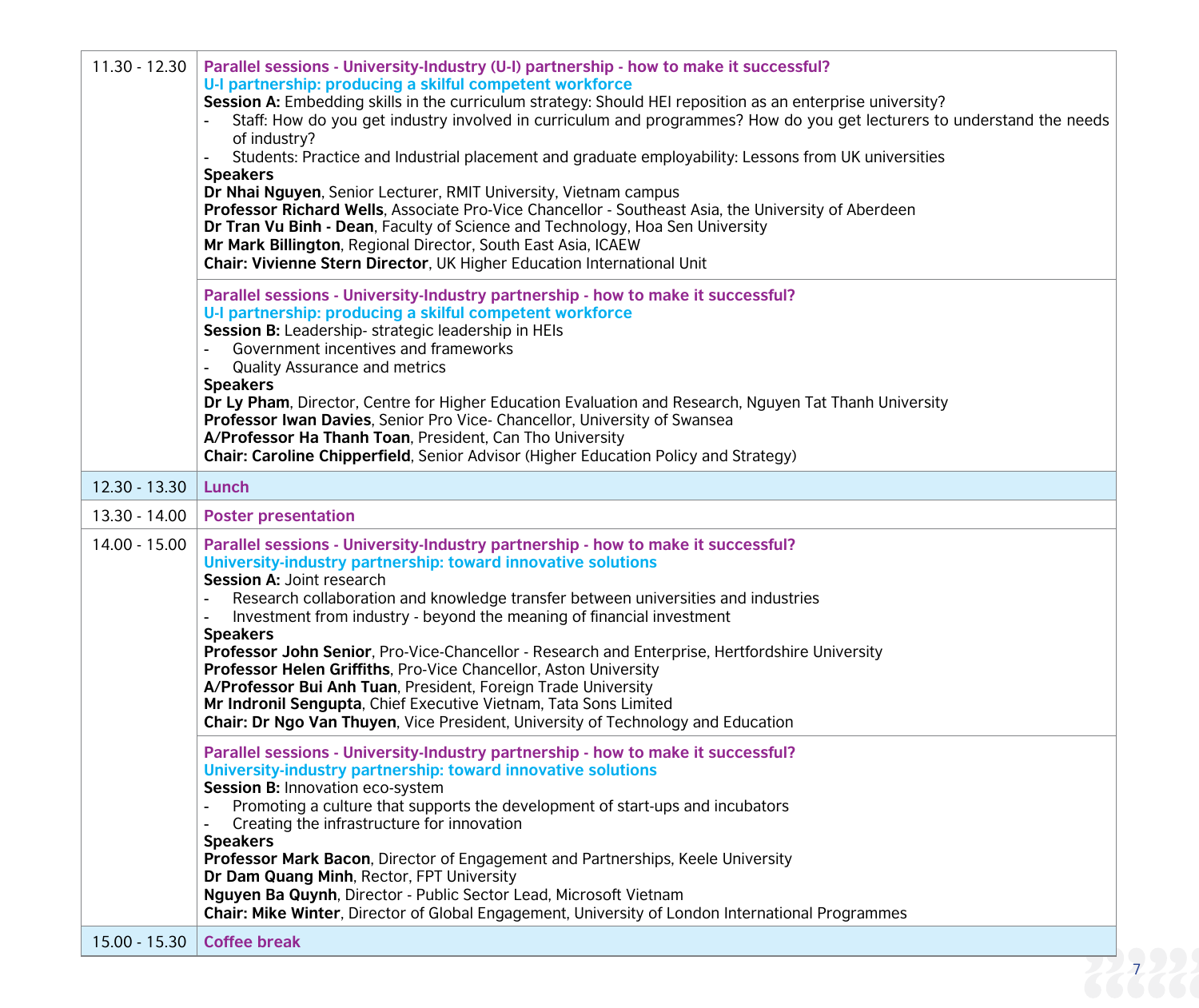| 15.30 - 16.00                                                           | <b>Feedback from parallel sessions</b><br>Sue Milner, Director of Education, East Asia, British Council<br>Vivienne Stern, Director, UK Higher Education International Unit<br>Caroline Chipperfield, Senior Advisor (Higher Education Policy and Strategy)<br>Dr Ngo Van Thuyen, Vice President, University of Technology and Education<br>Mike Winter, Director of Global Engagement, University of London International Programmes                                                                                                                                                                                                                                                                                                                                                                                                                                                                                                                |  |  |
|-------------------------------------------------------------------------|------------------------------------------------------------------------------------------------------------------------------------------------------------------------------------------------------------------------------------------------------------------------------------------------------------------------------------------------------------------------------------------------------------------------------------------------------------------------------------------------------------------------------------------------------------------------------------------------------------------------------------------------------------------------------------------------------------------------------------------------------------------------------------------------------------------------------------------------------------------------------------------------------------------------------------------------------|--|--|
| $16.00 - 17.00$                                                         | <b>Plenary</b><br>Harmonising expectations in university - industry partnership<br>Government representatives, industry, entrepreneurs and university leaders will debate the essential function of university-industry<br>partnership and what is required by the different stakeholders to make it work at a local and international level.<br>Panel<br>Dr Tran Anh Tuan, Deputy Director General, Department of Higher Education, Ministry of Education and Training<br>Dr Ngo Van Thuyen, Vice President, University of Technology and Education<br>Professor Iwan Davies, Senior Pro Vice Chancellor, University of Swansea<br>Professor TAN Chin Tiong, Senior Advisor to President, Singapore Management University<br>Mr Phan Vu Hoang, Tax Partner, Deloitte Vietnam; Vice President, ACCA member committee<br>Ms Phan Nam Tran, HR Director, HarveyNash Vietnam<br>Chair: Vivienne Stern, Director, UK Higher Education International Unit |  |  |
| 17.00 - 17.30                                                           | Summary of the event and next steps<br>Caroline Chipperfield, Senior Advisor (Higher Education Policy and Strategy)                                                                                                                                                                                                                                                                                                                                                                                                                                                                                                                                                                                                                                                                                                                                                                                                                                  |  |  |
| Day Two - Friday 17th June 2016<br>UK - Vietnam Partnership Network (*) |                                                                                                                                                                                                                                                                                                                                                                                                                                                                                                                                                                                                                                                                                                                                                                                                                                                                                                                                                      |  |  |
| $09.00 - 09.15$                                                         |                                                                                                                                                                                                                                                                                                                                                                                                                                                                                                                                                                                                                                                                                                                                                                                                                                                                                                                                                      |  |  |
|                                                                         | <b>Opening</b><br>Jon Glendinning, Director, British Council Ho Chi Minh City<br>Vivienne Stern, Director, UK Higher Education International Unit<br>Dr Tran Anh Tuan, Deputy Director General, Department of Higher Education, Ministry of Education and Training                                                                                                                                                                                                                                                                                                                                                                                                                                                                                                                                                                                                                                                                                   |  |  |
| $09.15 - 10.00$                                                         | The role of higher education leaders in meeting the challenges of a changing world<br>Prof. Helen Griffiths, Pro-Vice Chancellor, Aston University                                                                                                                                                                                                                                                                                                                                                                                                                                                                                                                                                                                                                                                                                                                                                                                                   |  |  |
| $10.00 - 10.45$                                                         | Partnership creation: model; opportunities and possibilities<br>Hoang Van Anh, Assistant Director Education, British Council Vietnam<br>A/Professor Pham Quang Hung, Director General, VIED<br><b>Moderators:</b><br>Dr Tran Anh Tuan, Deputy Director General, Department of Higher Education, Ministry of Education and Training<br>Vivienne Stern, Director, UK Higher Education International Unit                                                                                                                                                                                                                                                                                                                                                                                                                                                                                                                                               |  |  |
| $10.45 - 11.00$                                                         | <b>Direction of travel</b><br>Dr Tran Anh Tuan, Deputy Director General, Department of Higher Education, Ministry of Education and Training                                                                                                                                                                                                                                                                                                                                                                                                                                                                                                                                                                                                                                                                                                                                                                                                          |  |  |
| $11.00 - 11.15$                                                         | <b>Coffee break</b>                                                                                                                                                                                                                                                                                                                                                                                                                                                                                                                                                                                                                                                                                                                                                                                                                                                                                                                                  |  |  |
| 11.15 - 12.30                                                           | <b>Networking - by appointment</b>                                                                                                                                                                                                                                                                                                                                                                                                                                                                                                                                                                                                                                                                                                                                                                                                                                                                                                                   |  |  |

*(\*) dedicated only to UK and registered Vietnamese universities*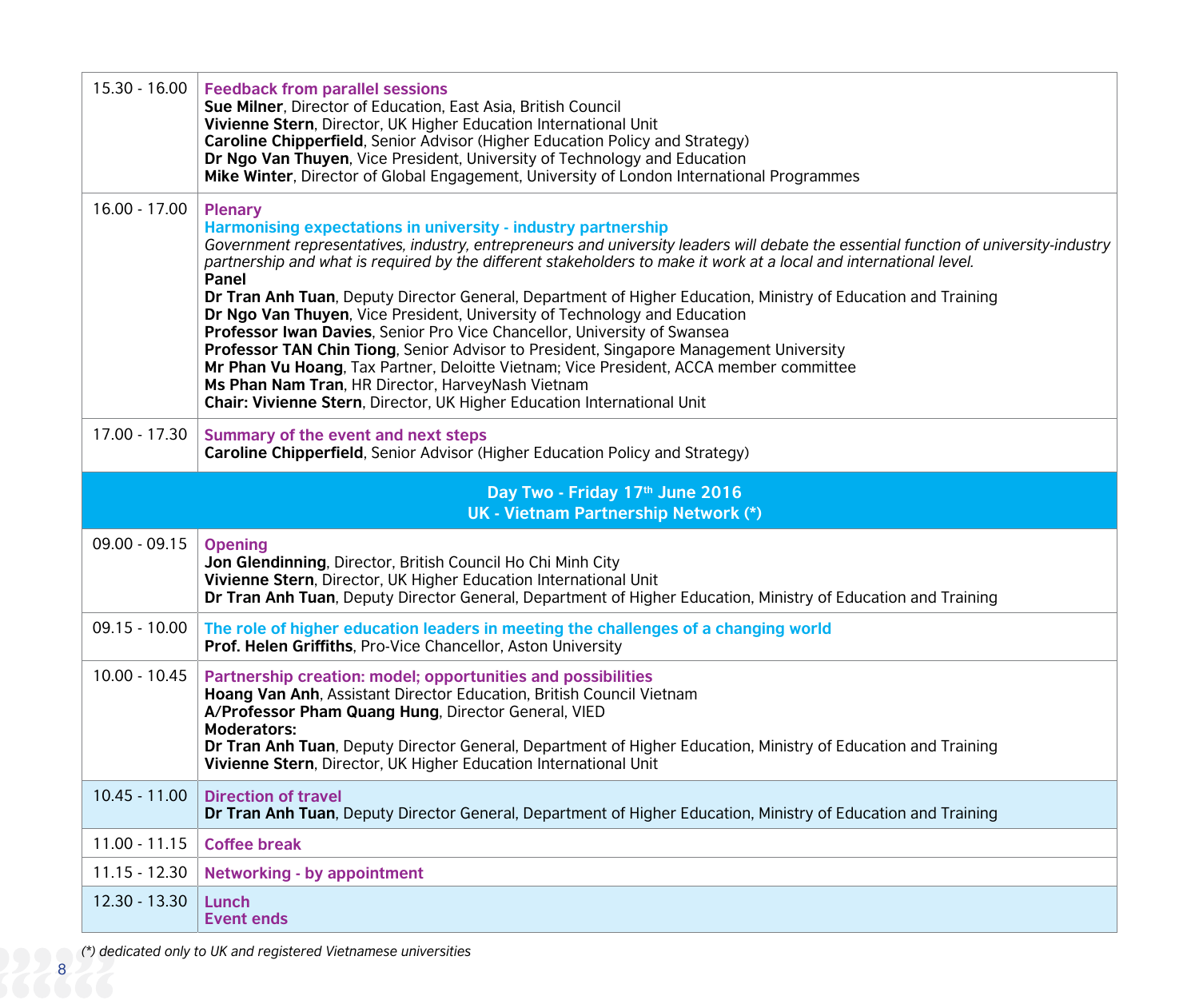## **BIOGRAPHIES AND ABSTRACTS**



**Prof. Dr Bui Van Ga Vice Minister Ministry of Education and Training**

Professor Bui Van Ga was appointed as Vietnam Vice Minister of Education and Training in 2010. His portfolio covers higher education and professional vocational training. He also manages Vietnam key human resource training projects namely Project 911 training university lecturers at PhD level overseas, Project 1558 on nuclear energy, development of International Standard Universities project.

Professor Ga's career highlights and accomplishment include a position as President of the University of Danang, visiting Professor to the University of Angers and University Institute of Technology 1 - University Josheph Fourrier (France), member of a number of committee in area of combustion and mechanics in Vietnam and Japan. He was honored by the French government of his science achievement as Palmes Academiques (2001, Chevalier) Palmes Academiques (2005, Officer). His research fields focus on fluid mechanics, combustion and air pollution. He is also an inventor and patents owner in this area.



**Caroline Chipperfield Senior Advisor Higher Education Policy and Strategy**

Caroline is a Senior Adviser in higher education policy and strategy with the British Council, based in London, UK. She leads the British Council's flagship Global Education Dialogue series and oversees inward and outward delegations, ministerial visits and policy forums with more than ten years' experience advising senior university leaders and stakeholder organisations, working in a variety of roles in universities and sector organisations both in the UK and overseas. Caroline originally trained as a science teacher and has a BSc (Hons) in Physics with Mathematics. She has a Master's degree in International Policy and diplomacy where her dissertation considered the role of universities in soft power and is currently studying for a Professional Doctorate in Higher Education Management with the University of Bath, UK.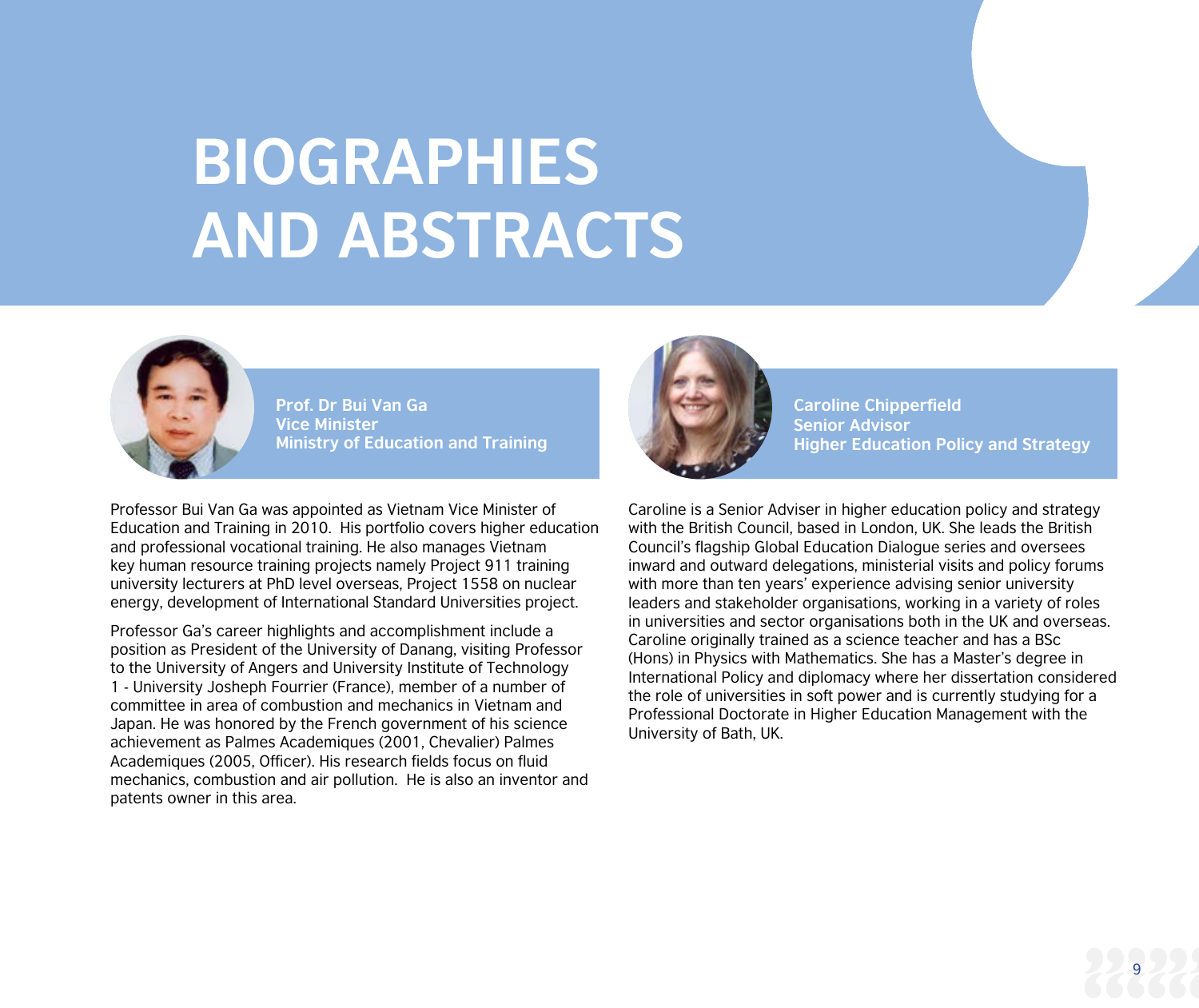

**Cherry Gough Director British Council Vietnam**

Cherry Gough started as Director, British Council Vietnam in August 2014. Her professional background is in English language teaching. For many years she led national projects in China and then Poland, supporting the development of English language teaching in universities and schools. She was a Professor of Applied Linguistics at Adam Mickiewicz University in Poland before she joined the British Council to run the Accreditation Scheme for English language course providers in the UK.

She then moved to lead on the British Council's global promotion of UK ELT, working closely with the then Education UK team, as well as having the role of fostering innovation in ELT, and creating the British Council's ELT Innovation Awards. Since then she has worked as Deputy Director Poland, Director Venezuela and Director Libya. In 2016 she was awarded an OBE for her work in Libya.



**Hoang Van Anh Assistant Director, Education British Council Vietnam**

Hoang Van Anh was appointed as Assistant Director Education at British Council Vietnam in September 2013. Her portfolio covers school, skills, higher education and science. She holds a Master of Business Administration of Latrobe University (Australia). Before joining the British Council, she had worked for Australian Education International (AEI) as their Deputy Director (Education Development) and for the University of Queensland (Australia) as the Vietnam Representative. She is interested in promoting effective international collaboration in area of skills, higher education, research and innovation.



**Giles Lever UK Ambassador to Vietnam British Embassy**

Mr Lever joined the FCO in 1990 and has worked in a wide range of roles, including Africa, and the Middle East, and on security issues. He has particular experience of East Asia, with previous postings in Vietnam and Japan.

On his appointment as Her Majesty's Ambassador to Vietnam, Mr Lever has said "I'm delighted and honoured to be returning to Vietnam, the country where I started my diplomatic career, as Ambassador. It will be a great privilege to play a role in further advancing Britain's relations with one of Asia's most dynamic emerging powers, on the basis of the UK-Vietnam Strategic Partnership Agreement. There are huge potential benefits to both countries from broader and deeper cooperation on a range of issues from trade and investment to education. I also look forward to the challenge of bringing my Vietnamese back up to the level demanded by this exciting agenda!"

Mr Lever is married with two children. His recent post was as Deputy High Commissioner in Abuja, Nigeria. He was the Second Secretary (Political) at the Embassy in Hanoi from 1993 to 1997.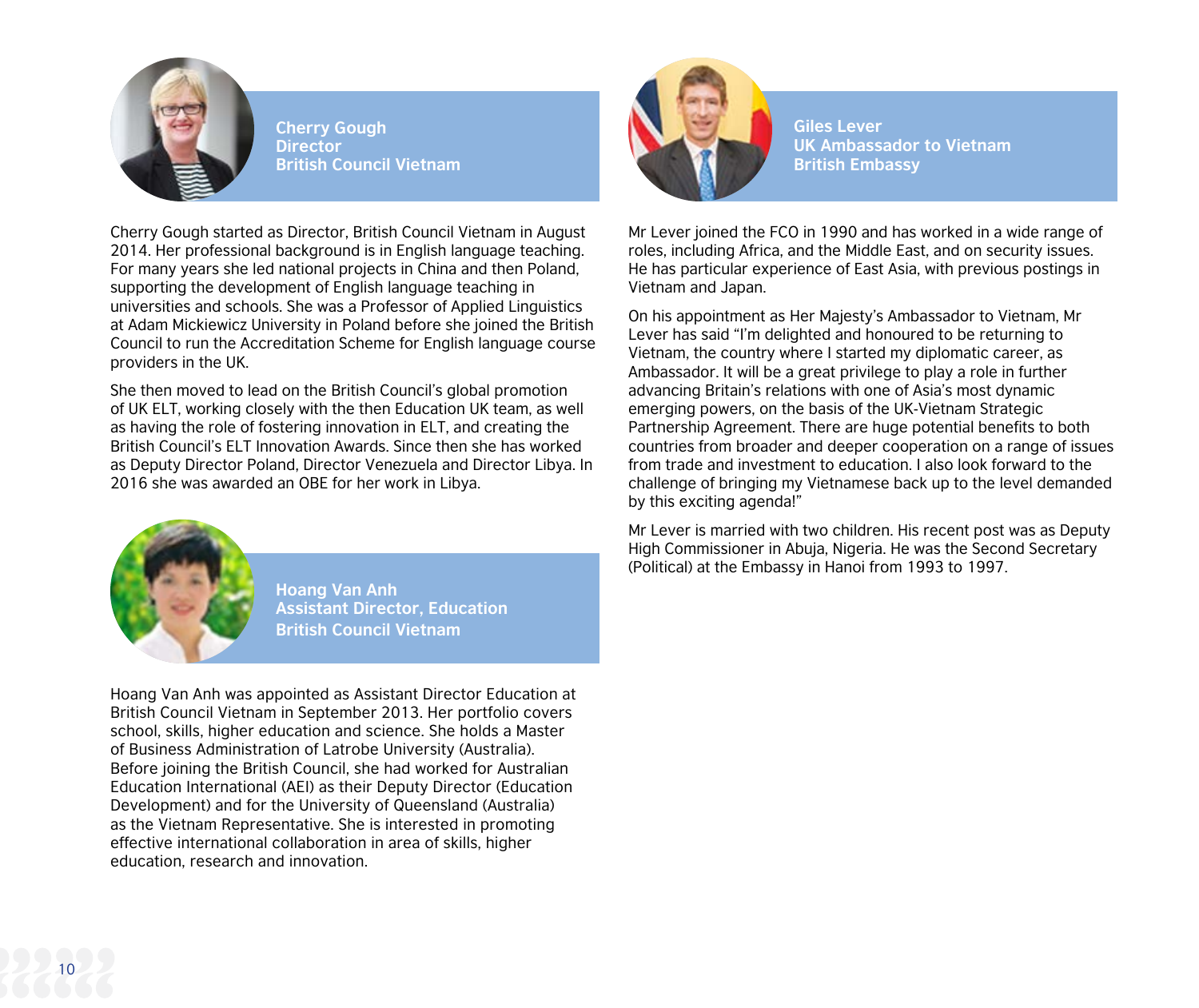

**Jon Glendinning Director British Council Ho Chi Minh City**

Jon started his career with the British Council in 1994 in the Czech Republic as an English Language teacher.

He was then posted to the British Council, Hanoi in 1996, where he taught on the FCO funded English Language programme for Senior Vietnamese Government Officials.

In 1999 he moved to Ho Chi Minh City as the Academic manager for the British Council teaching operation there. In 2001 he was posted to Cairo as the manager of the Business Communication Unit with responsibility for all corporate contracts across Egypt. In 2004 he was appointed as British Council Director, Chiang Mai, Thailand and as the British Honorary Consul for the city. His next posting was to Ukraine where he worked as the Director English Language Services with responsibility for Teaching, Examinations and Teacher training across the Ukraine. In 20012 he joined the British Council Vietnam team as Director Ho Chi Minh City and was then promoted to Director English Language Services for Vietnam in April 2015, based in Ho Chi Minh City but responsible for the teaching centres in both Hanoi and Ho Chi Minh City.

He is married with a 15 year old daughter and has interests in tribal arts from Africa, Vietnamese modern painting and traditional textiles from all across East Asia. He is also a keen amateur photographer, distance runner and swimmer.



**Professor Dr. Pham Quang Hung Director General Vietnam International Education Development Ministry of Education and Training**

Dr. Pham Quang Hung was born in Hanoi, Vietnam. He obtained his B.Sc degree in 1996. At the same year, he accepted a teaching position at the National University of Civil Engineering (NUCE), Hanoi, Vietnam. In 1999, he was offered a full scholarship from University of Saskatchewan, Canada for M.Sc program and then completed his PhD program in 2005.

In 2009, he was promoted as the Director of the Geotechnical Engineering Institute as well as the Head of the Soil Mechanics and Foundation Engineering division of the NUCE. Dr. Pham Quang Hung used to be the Deputy General Secretary of the Vietnam Soil Mechanics and Geotechnical Society as well as the expert of the State Authority for Construction Quality Inspection of Vietnam. Dr. Pham Quang Hung has established a great record of research, teaching, mentorship and service. He supervises many MSc and PhD students and has published more than 40 refereed journal and conference papers as well as written various technical reports for a wide range of agencies. He was appointed as Associated Professor of Civil Engineering for his contribution at the NUCE and in the field of civil engineering in Vietnam.

In 2013, Dr. Pham Quang Hung was appointed as Deputy Director General and then Acting Director General of the International Cooperation Department, Ministry of Education and Training. Early 2015, he was promoted as Director General of Vietnam International Education Development, Ministry of Education and Training, Vietnam.

11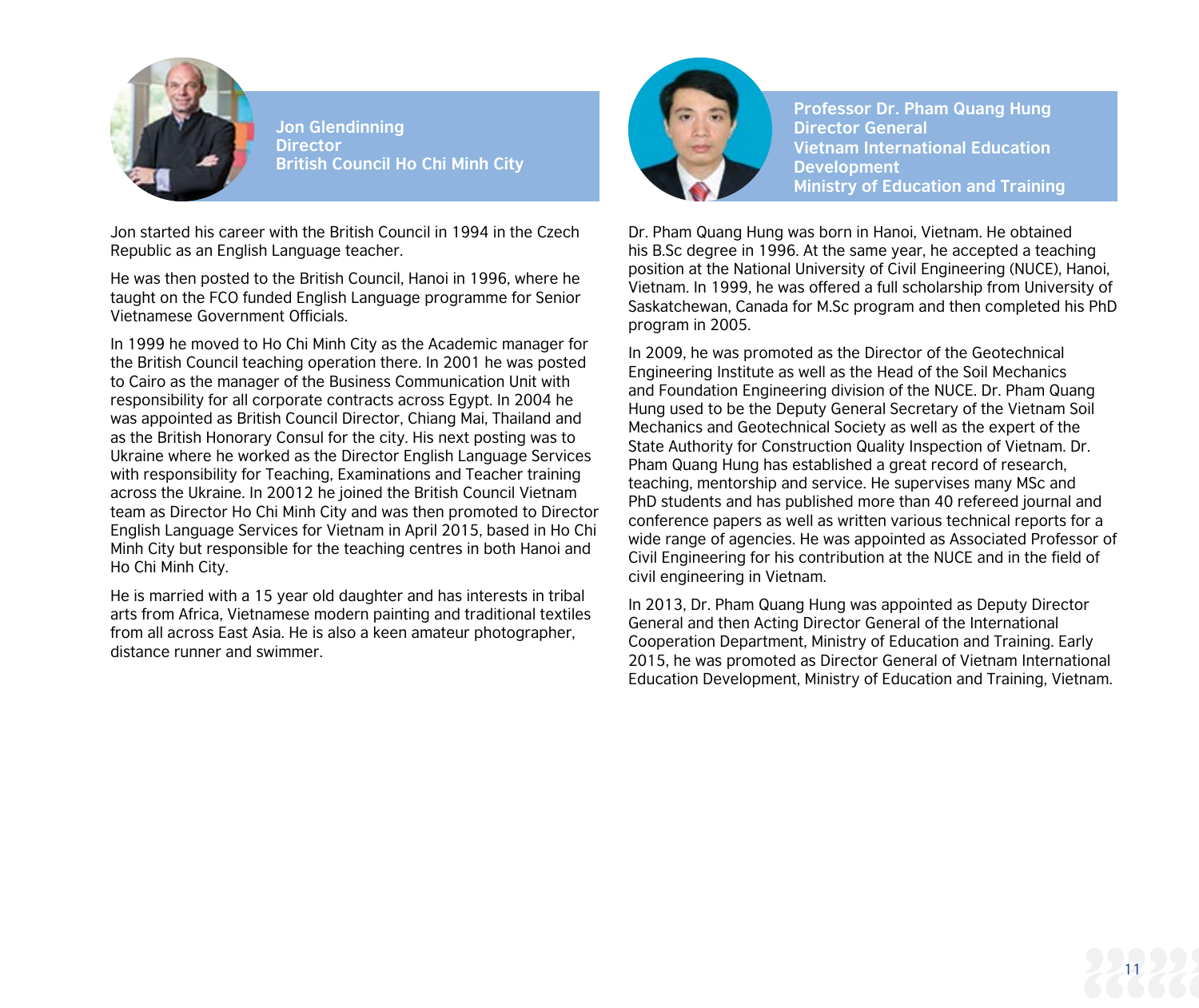

**Susan Milner Director Education East Asia British Council**

Susan Milner is Education Director South East Asia for the British Council with responsibility for ASEAN countries. She was previously Education Counsellor and Education Director British Council at the British Embassy in Beijing where she led the UK's engagement with China on all aspects of Education. Previously Education Adviser for the UK Department for International Development she has led large scale education reform programmes in China, East Asian countries and the SADC region of Southern Africa. She has also recently worked as policy adviser on Education and the MDGs within DG Development at the European Commission in Brussels.



**Vivienne Stern Director UK Higher Education International Unit**

Vivienne is the Director of the UK Higher Education International Unit which represents the UK higher education sector internationally. The Unit works to support the UK higher education sector's international activities, and to promote its distinctive strengths overseas.

Prior to her role in the Unit, Vivienne was Head of Political Affairs at Universities UK where she was responsible for developing and implementing the political strategy for the membership body representing 134 UK Universities. She previously worked in the UK Parliament for the Chair of the Education and Skills Select Committee, and as a Policy Advisor for Universities UK, specialising in quality, student experience, innovation and university-business links. She is a graduate in English Literature from the University of Cambridge.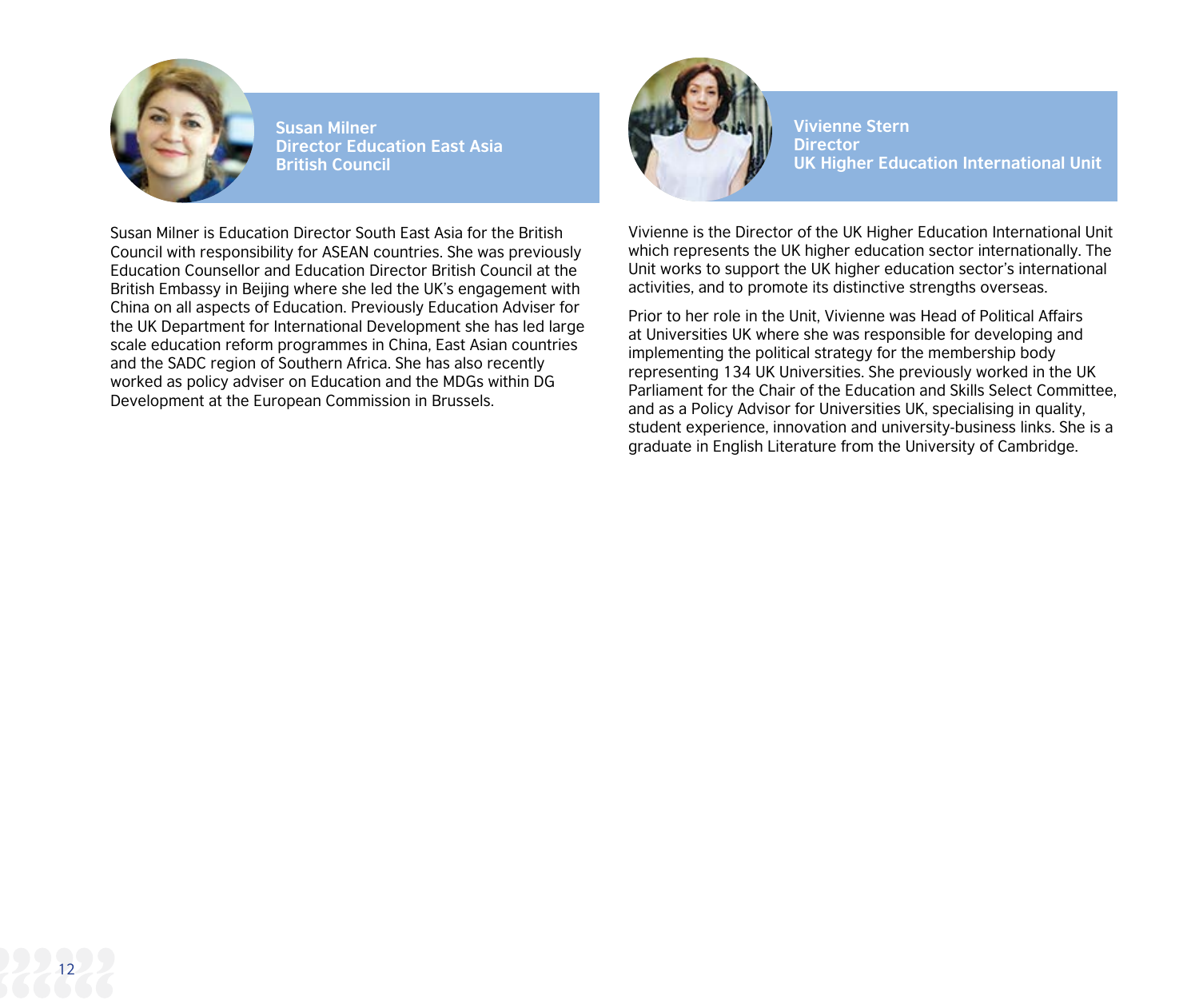#### **09.15 - 10.15: Opening Plenary: How can University - Industry partnership solve global grand challenges?**

*The presentation will focus on future major societal and economic challenges and how HEIs can collaborate with industry to tackle social challenges and promote economic growth.*



**Professor Werner Hofer Dean of Research Newcastle University**

**Professor Werner A Hofer** is the Faculty Dean of Research and Innovation in the Faculty of Science, Agriculture, and Engineering of Newcastle University.

He holds a master's degree in Engineering Physics and a PhD in Condensed Matter Theory from the Vienna University of Technology. Prof Hofer is internationally known for his work on the nanoscience of surfaces and interfaces, and has worked for more than fifteen years in this field with international collaborators in Canada, the US, Europe, and China, based at University College London (1999-2002) and the University of Liverpool (2002-2014). He regularly publishes in highimpact Journals like Nature, Nature Chemistry and Nanotechnology, AngewandteChemie, Reviews of Modern Physics, Physical Review Letters, Journal of the American Chemical Society and Nanoletters.

In 2010 he became Founding Director of the Stephenson Institute for Renewable Energy, which he led until 2014, building up the Institute to its current strength of more than sixty researchers and a portfolio of over £30m in research funding. Part of his role included securing University funding of £6m for new laboratories and to supervise the design, planning and building of the new facilities. In this role his portfolio included working with local and international businesses in the area of energy and to create links with similar centres in Europe and Asia. He also provided input into the Mayor of Liverpool's sustainability commission on matters of renewable energy.

His current role involves coordinating and supervising all research activities within the Science, Agriculture and Engineering Faculty at Newcastle University, and to drive the business engagement and intellectual property agenda of the Faculty.

Professor Werner A Hofer is the Faculty Dean of Research and Innovation in the Faculty of Science, Agriculture, and Engineering of Newcastle University.

He holds a master's degree in Engineering Physics and a PhD in Condensed Matter Theory from the Vienna University of Technology. Prof Hofer is internationally known for his work on the nanoscience of surfaces and interfaces, and has worked for more than fifteen years in this field with international collaborators in Canada, the US, Europe, and China, based at University College London (1999-2002) and the University of Liverpool (2002-2014). He regularly publishes in highimpact Journals like Nature, Nature Chemistry and Nanotechnology, AngewandteChemie, Reviews of Modern Physics, Physical Review Letters, Journal of the American Chemical Society and Nanoletters.

In 2010 he became Founding Director of the Stephenson Institute for Renewable Energy, which he led until 2014, building up the Institute to its current strength of more than sixty researchers and a portfolio of over £30m in research funding. Part of his role included securing University funding of £6m for new laboratories and to supervise the design, planning and building of the new facilities. In this role his portfolio included working with local and international businesses in the area of energy and to create links with similar centres in Europe and Asia. He also provided input into the Mayor of Liverpool's sustainability commission on matters of renewable energy.

His current role involves coordinating and supervising all research activities within the Science, Agriculture and Engineering Faculty at Newcastle University, and to drive the business engagement and intellectual property agenda of the Faculty.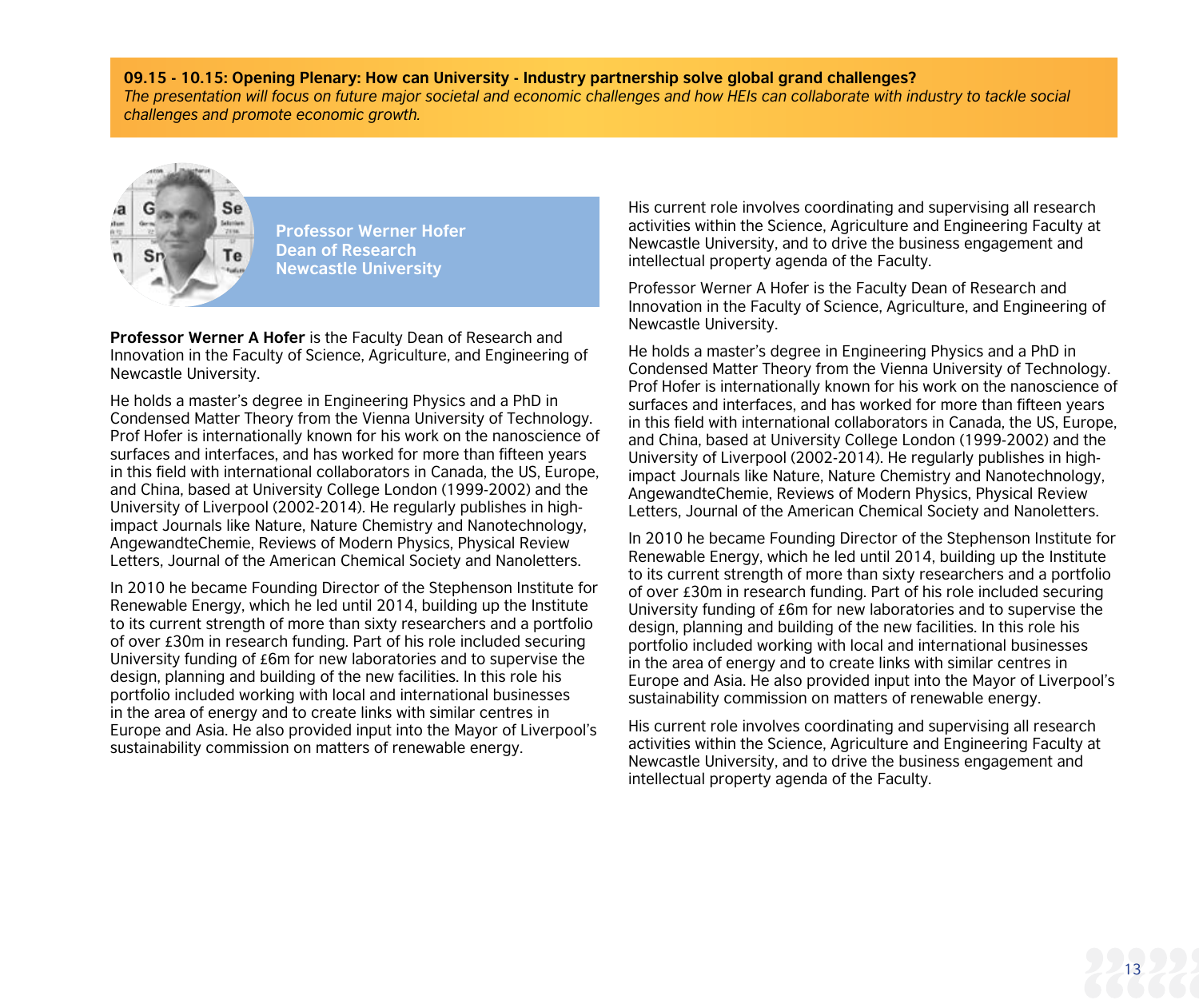#### **10.15 - 11.15: Plenary 2: University-industry partnership - how to make successful?**

*HE leaders, administrators, academics, industry/employers and student representatives discuss on innovative governing mechanism that enables U-I partnership and how it effects to students being the centre of learning and teaching and future industry employees. The debate opens to the floor for discussion on role of university being driven by both innovation and student employability*

Miss Nguyen will present group-research findings on the relationship between university and student employability

With perspectives from HE leaders, administrators, academics, industry/employers and student representative, the panel then will discuss:

- Innovative governing mechanism that enables U-I partnership and how it impacts on students being the centre of learning and teaching and future industry employees.
- Role of university being driven by both innovation and student employability.
- Government policy that enable innovation in teaching and learning.
- Industry's view on quality of university graduates, their own experience in enhancing graduate employability skills and competence to fit with the organisations and suggestion on creating sustainable U-I partnership.



**Nguyen Ho Thao Nguyen Student of RMIT University Vietnam campus**

I, Nguyen Ho Thao Nguyen, have been with RMIT Vietnam as an academically strong and socially active student since 2013.

Between November 2015 and February 2016, my team at RMIT University was tasked to prepare an integrated marketing communication (IMC) for UNESCO-CEP Vietnam's nation-wide project on Vietnamese youth and their job-readiness.

As a passionate youth and an insider of the research, I have exposed to various stories of thousands of high school students and their career choices and their pressure of pursuing their true dreams since I served as the leader of RMIT Student Ambassador Team.

#### *Abstract*

*Findings of our research confirm that amongst a variety of attributes and skills contributing to the graduate-to-be preparedness for their integration into the job market upon graduation are skills and attributes are perceived to outweigh knowledge acquired from the program. Prominently, we argue that self-efficacy or agency of the university students is central to determining their level of engagement and thereby their sufficient preparation (be they skills, knowledge and attributes) for the job market that pay tribute to their career success after their graduation from universities. Our research therefore tenders implications for university curriculum innovation and pedagogical considerations that could nurture and valorize the agency - the power to act - within the students themselves.*



**Professor John Senior Pro Vice-Chancellor Research and Enterprise Hertfordshire University**

Professor John Senior was appointed Pro Vice-Chancellor (Research) in 2006. In this capacity he leads University research, chairs the University Research Committee and has overall responsibility for the Doctoral College and the delivery of the research degrees in the Institution. Between 2003 and 2006 John was University Director of Enterprise and Knowledge Transfer and Dean of Faculty of Engineering and Information Sciences. In 2009 he led the merger of the Faculty of Engineering and Information Sciences with the Faculty of Creative and Cultural Industries to create a new Faculty of Science, Technology and Creative Arts. Between 2013 and 2015 he also assumed responsibility for the International activities of the University concerned with international student recruitment, international partnerships and transnational education and student/staff exchanges. Professor Senior was previously Head of Department of Electrical and Electronic Engineering at the Manchester Metropolitan University, prior to which he had worked in the Telecommunications Industry. He has an international research profile in the field of optical fibre communications and networking and he was awarded a DSc degree for these activities in 2002. Professor Senior is a Fellow of the Institution of Engineering and Technology (IET) and undertakes academic accreditation on its behalf. In 2015 he became Pro Vice-Chancellor (Research and Enterprise), the post which he now holds.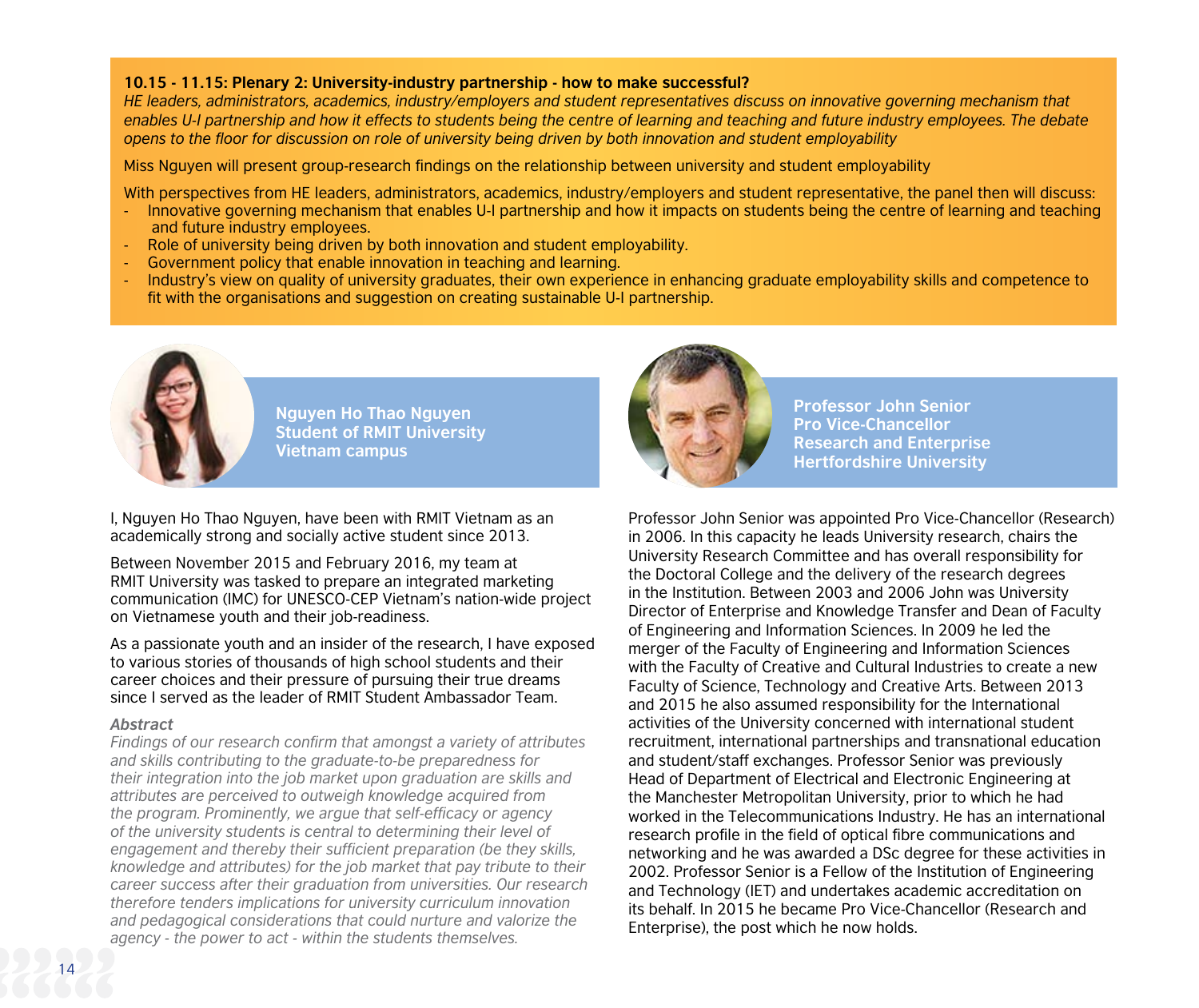

**Jo Purves Vice-President - Sheffield International University of Sheffield**

Jo Purves is Vice-President of Sheffield International, with overarching responsibility for all aspects of internationalisation, coordinating academic and professional resources and expertise throughout the University. This encompasses areas as diverse as student mobility, global employability, development of partnerships with prestigious institutions worldwide, promoting transnational education and developing Sheffield's position in the international research and innovation spheres.

Jo has at various points been a member of the Operating and Executive Boards of British Council Education UK and various committees and working groups of the Department of Business, Innovation and Skills, UCAS and Universities UK.

Prior to working at Sheffield, Jo led on international matters at Northumbria and Durham Universities. She is an alumna of Durham and Newcastle with an academic background in International Studies, particularly relating to the Middle East, and spent her early career working in television news at Middle East Broadcasting Company (MBC).



**Dr Tran Anh Tuan, Deputy Director General Department of Higher Education Ministry of Education and Training**

#### **Education**

| Kansai University, Japan,<br>Department of Geography                | PhD in Human Geography            | 2006 |
|---------------------------------------------------------------------|-----------------------------------|------|
| Hanoi University of Science,<br><b>Vietnam</b> , Dept. of Geography | Master of Science<br>in Geography | 2000 |
| Hanoi University of Science,<br><b>Vietnam</b> , Dept. of Geography | Bachelor in Geography             | 1996 |

#### **Membership in other professional association:**

Vietnam Association of Geography (2000~) Japan Human Geography Association (2006~)

#### **Employment record**

- From 2013 to present, Deputy Director General, Department of Higher Education, Ministry of Education and Training
- From 2009 To 2013, Vice Dean of Faculty/ Head of Department/ Lecturer, Faculty of Geography, Dept. of Human Geography, Vietnam National University, Hanoi University of Science,
- From 1996 To 2009, Lecturer, Faculty of Geography, Dept. of Human Geography, Vietnam National University, Hanoi University of Science

#### **Other experiences:**

Team Leader/Manager of Project (In the last 5 years):

- 1) Assessment of Rural transformation of Hanoi City under pressure of urbanization (Case study in Hoai Duc District). 2010 - 2011.
- 2) Geographical scientific base for establishment of household ecological economics system for sustainable development in Quang Ninh District, Quang Binh Province. 2009 - 2010.
- 3) Surmounting the consequence of Dioxin in the American war in Quang Tri Province. Provincial project. 2009 - 2010.
- 4) The Study on environmental usage and endogenous powers of social organizations in rural Vietnam. 2004 - 2005.
- 5) An analysis of social services accessibility of local communities for sustainable development in Yen Chau District, Son La Province. 2007.
- 6) Geographical Study on Socio-economic activity in terms of agricultural land use in the Red River Delta, Vietnam. 2004 - 2007.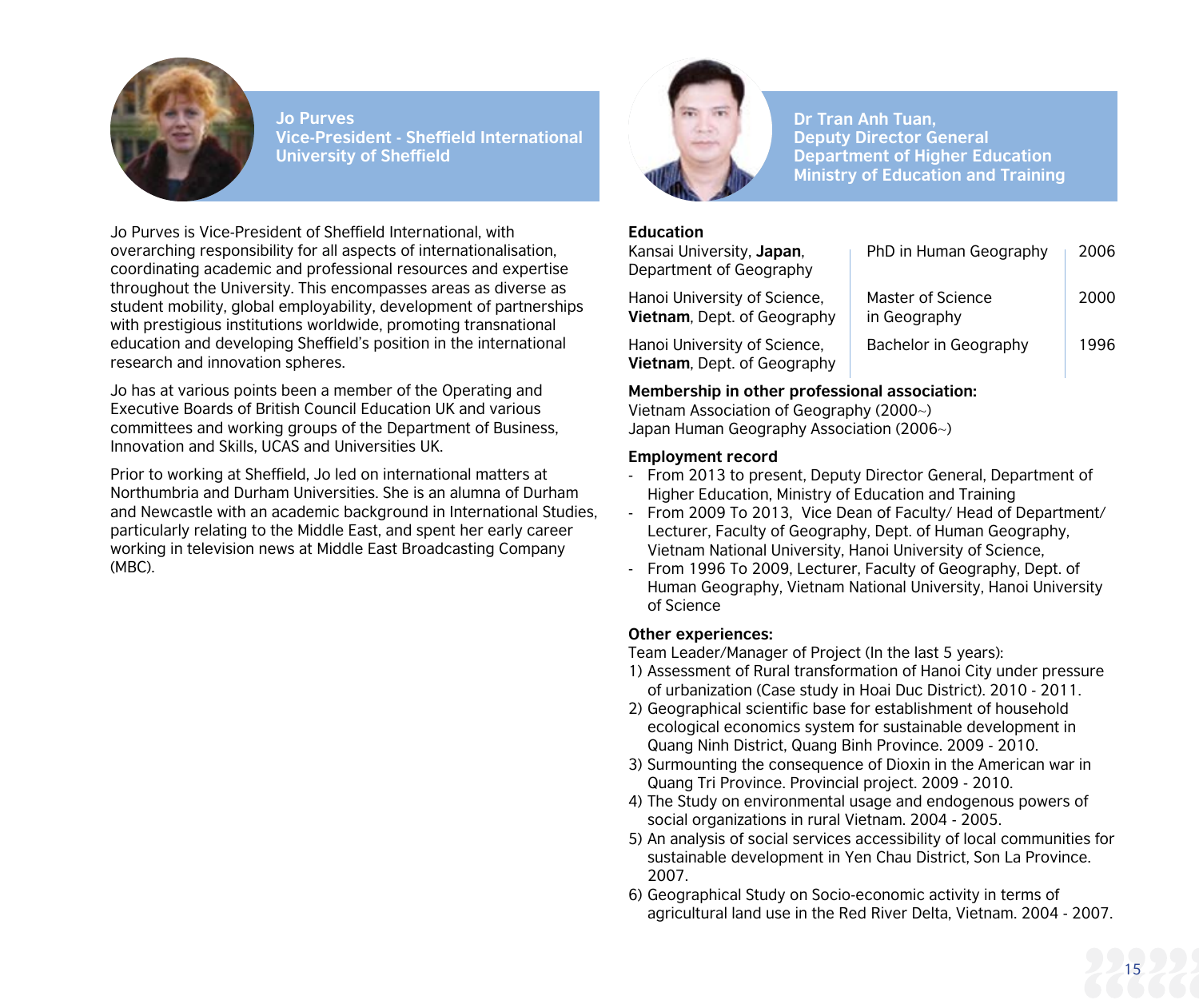

**Prof. Le Quan Vice President Vietnam National University, Hanoi**

#### **EDUCATION**

- 2005 University of Aix Marseille II, France, Post-doctoral in Sciences of management
- 2003 University of Grenoble II and University of Toulon-Var, France, PhD in Sciences of management
- 1999 Business school of Grenoble (ESA), France, Master in research in Sciences of management
- 1998 Centre Franco-Vietnamien de Formation à la Gestion (CFVG) - Program of Paris Chamber of commerce and Industry, Vietnam, Master of Business Administration
- 1996 Vietnam University of Commerce, Vietnam, Bachelor in Business management

#### **EMPLOYMENT**

2014 Present Vietnam National University, Hanoi Vice-President

#### **RESEARCH INTERESTS**

Entrepreneurship, Human resources management, Management, Strategy, Project management, Sales management, Governance, Renovation Salary system.

#### **PUBLICATIONS**

#### **Textbook**

- 1. Project Management, Statistical Publishing House, Vietnam, 2004
- 2. HR Management, Statistical Publishing House, Vietnam, 2005
- 3. HRM Cases Study; Statistical Publishing House, Vietnam, 2010
- 4. Operations Management, Statistical Publishing House, Vietnam, 2010

#### **Monograph**

- 1. Dynamiques entrepreneuriales, Éditions L'Harmattan, France, 2007, co-author
- 2. Appraising and Salary, National economics Publishing House, Vietnam, 2008
- 3. Entrepreneuriat francophone: Évolution et Perspectives, Éditions L'Harmattan, France, 2009, co-author
- 4. Innovation and Human Resource Development A Practical Approach, VNU Publishing House, Vietnam, 2013, co-author
- 5. Culture entrepreneuriale et les jeunes entrepreneurs Vietnamiens, VNU Publishing House, Vietnam, 2014
- 6. Managing sales staff, VNU Publishing House, Vietnam, 2014, co-author
- 7. Vietnam enterprise Leadership: Board of Directors Executive Board - Capacity Framework - Balanced Score Card - KPI, VNU Publishing House, Vietnam, 2015

#### *Abstract*

*Enhancing employment opportunities for students graduating from Vietnam National University (VNU) has always been a key task in VNU's agenda over the past years. VNU's 7 member universities and 4 member faculties every year carry out employer surveys in order to well understand the demands of employers and to design training programs which match these demands. In addition, many member universities of VNU also organize many workshops and career festivals for students to have a chance to meet with potential employers. VNU have also invested in an online soft skills training system in order to provide VNU students with soft skills needed as they enter their final year at university.*

*Over the past 2 years, VNU have carried out the Project "Enhancing employment opportunities for students graduating from VNU in 2014 - 2020 period". Under this project, comprehensive surveys of employers, alumni and students have been conducted, enabling VNU leaders to have an overall view of the training and employment situation of VNU's graduates as well as to come up with good solutions to enhance the employment opportunities for VNU graduates. This includes supporting VNU member universities and faculties to conduct market demand research prior to making decisions on introducing new training fields /disciplines, thus ensuring VNU's training products always meet the market demand.*

*In particular, cooperation with leading business employers has been accelerated recently by VNU. Vingroup, one of the largest private company in Vietnam has signed an agreement to set up a VND 30-billion scholarship fund for VNU students, with the aim of recruiting these scholarship recipients to work for Vingroup. Earlier VNU have also signed agreements with PetroVietnam - the national oil and gas corporation; with BIDV - Vietnam's leading commercial bank for scholarships and cooperation in science and technology projects; and with Viettel - the largest telecom corporation in Vietnam for the same purpose. Regarding international employers, VNU member universities have entered into agreements with household names such as Toshiba (for setting up a software laboratory) and Samsung (for implementing Samsung Talent Program).*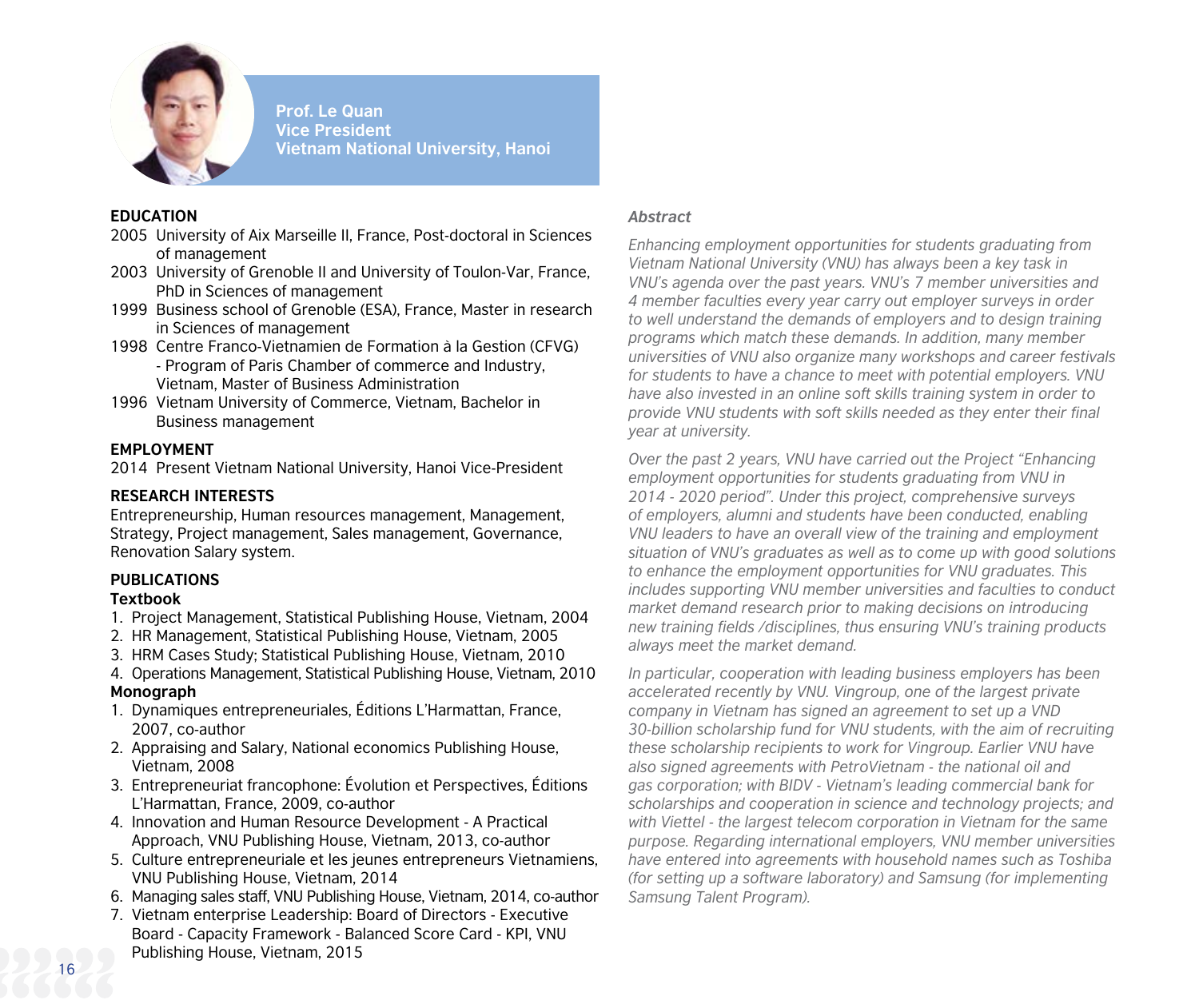

**Ms Nguyen Tam Trang Vice President Human Resources Unilever Vietnam**

Ms. Trang has close to 20 years of HR managerial experiences with Sanofi-Synthelabo - a leading European pharmaceutical company and Unilever - one of the largest FMCG companies in the world. She has been working for Unilever for 14 years and was appointed as VP HR for Unilever Vietnam since 2013.

She's holding both generalist and expertise skills, having both strategic and operational capabilities in human resource management. By having diverse work experiences in leading MNCs as well as outside Vietnam, she her strengths contribute significantly for the businesses in dynamic and emerging market environments.

She has delivered major achievements including start-up professional HR function and teams including processes, procedures, taking initiatives for talent management which became best practice in the region, rolling out HR transformation initiatives, taking big-scale change management role, sharpening reward strategy that strongly linked with high performance culture, leading industrial relations agenda which has becomes country's good practices, developing EVP strategy initiatives that led the company to be #1 Employer of Choice for many years, and more importantly playing a key role of HR strategic partnering role to build and deliver HR agenda that enables the business to deliver results thru great people agenda.

Trang has been the first person awarded as Best HR Business Partner in Vietnam by Tower Watson in 2013. She has played an instrumental role in leading Unilever Vietnam becoming #1 in Vietnam's Top 100 places to work for 3 consecutive years (2013-2014-2015) by Anphabe and AC Neilson.

As her passion is to contribute to Vietnam's HR community, Trang is a co-chairperson of Vietnam's C&B Community (3C), a core member of board of advisors of AIESEC Vietnam as well as core member of HR Committee for AmCham Vietnam.

Ms. Trang holds an MBA Degree (Honor) from Assumption University, Thailand in 2002.

#### *Abstract*

*Unilever Vietnam since its start, with its mission to develop Vietnamese talents, has been working with many key universities across Vietnam because we understand we also have a role to play by working with those strategic partners in supporting the students on career orientation, providing practical knowledge through professional workshops, creating some big business competitions, facilitating leadership forums etc. for those young students even when they are still studying in the university. Beside we also partner with the universities to provide career counselling and many job/internship opportunities for the students.*

*In a more macro view, in addition, what we really want to contribute more and have started doing (by partnering with some key universities) is to work even more with universities to improve the education system such as the studying curriculums through our practical and experienced experts in many expertise areas (marketing, finance, supply chain, human resource, customer development etc.) or through real case studies so that our students can have opportunities to work and study in the real environment. Early career counselling as well as direct mentoring / coaching is very useful. In addition providing chances for students to come and observe the real working environment is also recommended.*

*In order to do that, more efforts from both sides are required. But we are positive and feel very excited about that. We have got strong supports from the universities' management and will continue to go with the partnerships, because we all understand that we both have the common objective: together we develop Vietnamese talents.*

17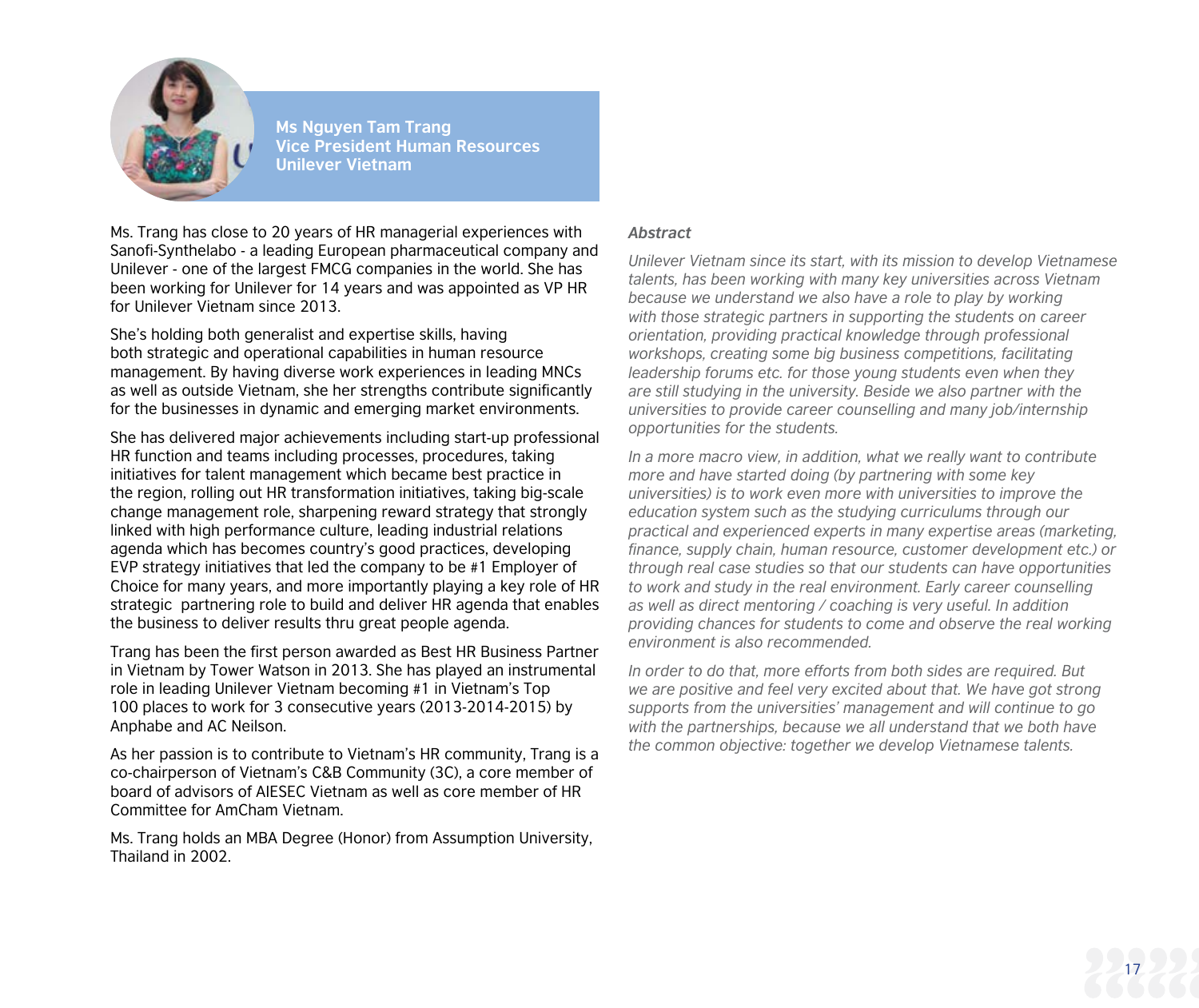#### **11.30 - 12.30: Parallel sessions - University-Industry (U-I) partnership- how to make it successful? U-I partnership: producing a skilful competent workforce**

**Session A:** Embedding skills in the curriculum strategy: Should HEI reposition as an enterprise university? At this session, we want to focus on case studies from speaker's organisations with perspectives from:

- University staff: How do you get industry involved in curriculum and programmes? How do you get lecturers to understand the needs of industry?
- Leaders: How do you provide students with practice, industrial placement and graduate employability skills Lessons from UK universities.
- Industry: How do you work with universities to prepare students with the skills that industry needs.



**Dr Nhai Nguyen Senior Lecturer RMIT University, Vietnam campus**

Dr. Nhai Nguyen is a senior lecturer in professional communication at RMIT University, Vietnam. She has woven 13 years of research, teaching and industry experiences in the design, development and delivery of Professional Communication, English Language Education, Higher Education, and Cultural Studies. She has published extensively with prestigious journals and publishers (please see her CV attached). She has won a number of awards and fellowships including Australian Leadership Award and recently been the winner of CIES (Comparative and International Education Society) 2016 International Travel Award for Distinguished Service in Educational Reforms in March 2016 in Canada.

#### *Abstract*

*In March 2016, there are 556 universities, colleges and vocational schools nationwide (MOET, 2016). This is partially because there has been a massive upgrading from college to university with, for example, 133 universities and colleges newly established in 2014, 108 of which were upgraded from colleges to universities. This trend appears to be opposite to the strategy of Vietnam Ministry of Education and Training (MOET), which aims to reduce 100 universities and colleges, and by 2020, MOET expects to cap down to a total of 472 universities and colleges. Also, MOLISA (March 2016) reports that in the first quarter* 

*of 2016, there have been 417,000 high skilled unemployed, those with university degrees, college diplomas and/or vocational training certificates.*

*The increase in severe market competition, the mature growth of consumerism and the discernible complexity of market forces have pushed hard universities to the forefront. Universities are shifting away from their long-standing of an "ivory tower" to a more pragmatic landscape where they attend closely to the local market and manifestly intensify their local community engagement activities. Universities are now under the pressure of producing research and innovation imperative for economic growth.* 

*Our paper draws on a two-year case study at a branch campus of an Australian university in Vietnam between 20014 and 2016. It looks at the concept of social innovation in higher education "ecology" and the constituents, basing on which its modalities are touted out. Findings of the research indicate the application of the "scholarship of engagement" originally credited to Earnest Boyle (1996) becomes viable. It nurtures the essential substances of higher education ecology and its inter-relatedness amongst these chain substances. It promotes a high level of student engagement, positive teaching and learning outcomes, accelerate students agency, their civic awareness and social innovation. At the same time, it helps boost research capacity and enhance linkages between university, students and community. Our paper subsequently puts forward implications for VHE educational practitioners and policy-makers in a way that pedagogical considerations of curriculum design and development are more responsive to the increasing demands for national economic development and the labour market.*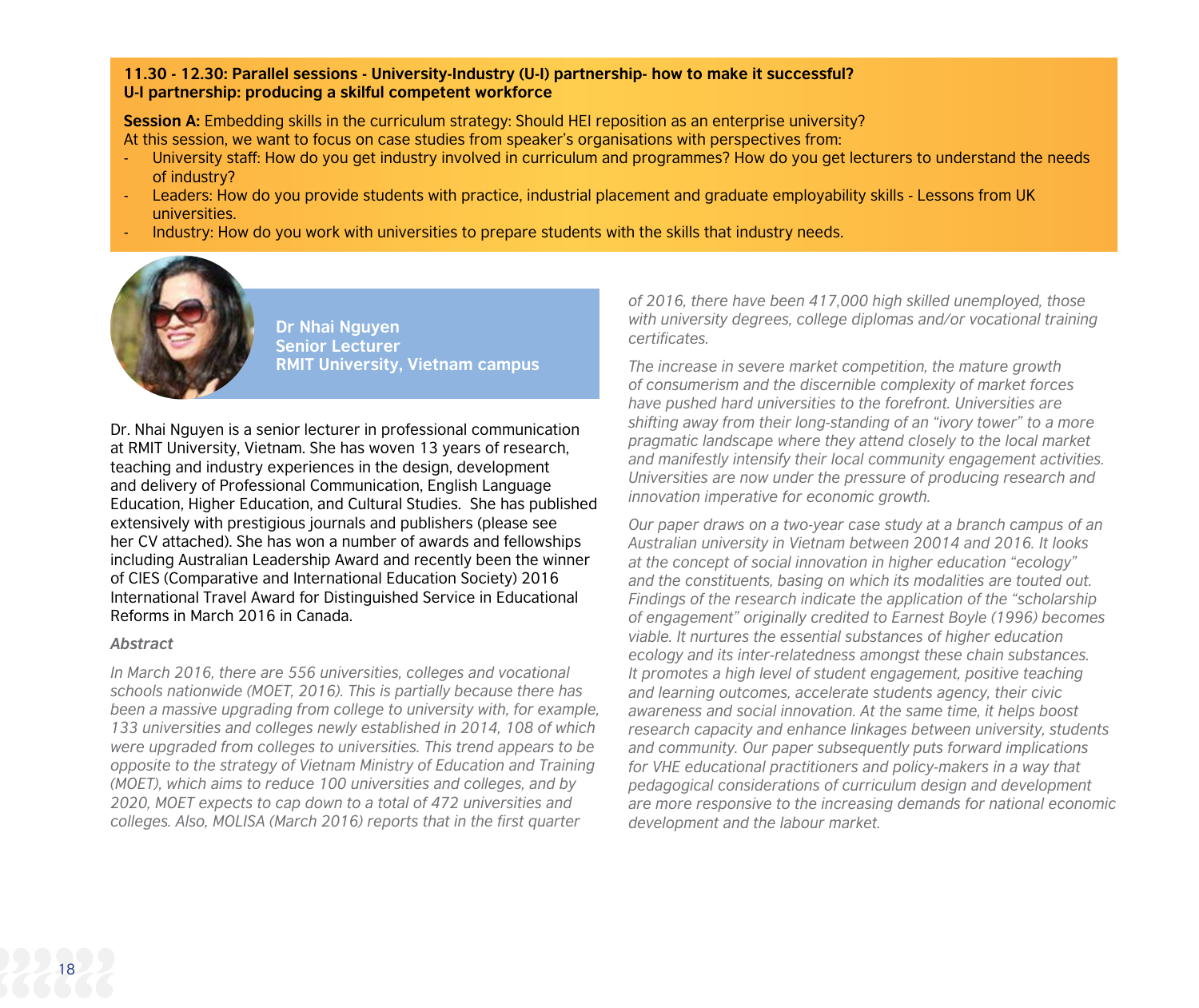

**Professor Richard Wells Associate Pro Vice-Chancellor Southeast Asia The University of Aberdeen**

Professor Richard Wells is Associate VP (International) with special responsibility for South East Asia and global TNE projects. His academic background is in Physical Chemistry, having over 100 publications in the area of surface science and catalysis. He is responsible for deriving and delivering the International strategic plan for South East Asia, one of four of the University's priority regions. In addition he leads on TNE projects globally, these range from a full campus shortly to open in Korea to current opportunities in the Middle East and Africa which are currently under development.



**Mark Billington Regional Director South East Asia, ICAEW**

Mark has been the Regional Director, South East Asia since joining ICAEW in February 2009. After qualifying as an ICAEW Chartered Accountant in 1990 with BDO Stoy Hayward, Mark has worked in a variety of industry verticals in the Telecoms sector for multi-national, national and start-up companies.

From 2003 - 2007 Mark was the CEO of O2 (Asia Pacific and Middle East) and was a pioneer of the smartphone business. He was responsible for the creation of a premium brand in Asia as well as dealing with the supply chain of O2 into Greater China valued at over US\$500m. Between 2000 and 2003 Mark was the COO and SVP for O2 (Netherlands) and oversaw one of the largest outsourcing telecoms deals in Europe during that period valued at US\$1bn.

Prior to joining O2 Mark held a variety of roles in British Telecom plc including responsibility for interests valued at US\$1bn.

Mark has over fifteen years of experience in evaluating and managing large, complex deals and organisations and is a frequent speaker and commentator in the region. He currently sits on the Singapore Accountancy Commission's Productivity Advisory Committee having previously sat on the Research Centre and Development Fund Committee.



**Dr Tran Vu Binh - Dean Faculty of Science and Technology Hoa Sen University**

Bình has assisted a number of businesses in their creation, including activities such as corporate restructuring as well as creating innovative products. He has contributed to the success of the very dynamic and innovative Hoa Sen University, where he is currently working. Before joining Hoa Sen University, he helped to develop Quang Trung Software Business Incubator, one of the first incubators in Vietnam designed to assist IT start-ups. Bình has brought lean start-up principles into each and every facet of his training, curriculum development, and consultancy. These principles help people who have engaged with him via an iterative and validated learning cycle, allowing them to scale up their work in a more sustainable way. He holds a Bachelor of Applied Science, and a PhD in Computer Science for Expectation, Observation and Attention Logics from RMIT University, Australia.

#### *Abstract*

*Since its founding in 1991 as a post-secondary vocational institution, Hoa Sen has always upheld its visions in providing an education to meet the demands of the society. In the early days, the cooperation model was based on the sandwich approach so that each term at school will be followed by a term in industry. This resulted in work-ready employees for many companies. At present, being a university, Hoa Sen is continuingly recognised as a reputable educational institution that offers quality training programmes and highly employable graduates. To maintain this, the partnership with industry is transformed from the apprenticeship model to a threeparty integration model. By working closely with industries in every of their daily work, Hoa Sen can keep up with emerging demands and take these as critical inputs to develop and provide innovative programmes. The growing training needs are early identified and addressed from short courses, and developed further to shortprogrammes and finally long programmes. On the other hand, academic staffs and students through their real-world projects, help businesses not only to expand their products/services in new areas, but also to develop new products and services. In this paper, I will present some cases of successful industry partnerships across various academic departments. I will stress on the mutually beneficial cooperation through inclusive business models to establish a fruitful and lasting partnership. Finally, I will conclude with some suggestions about what we plan for the future.*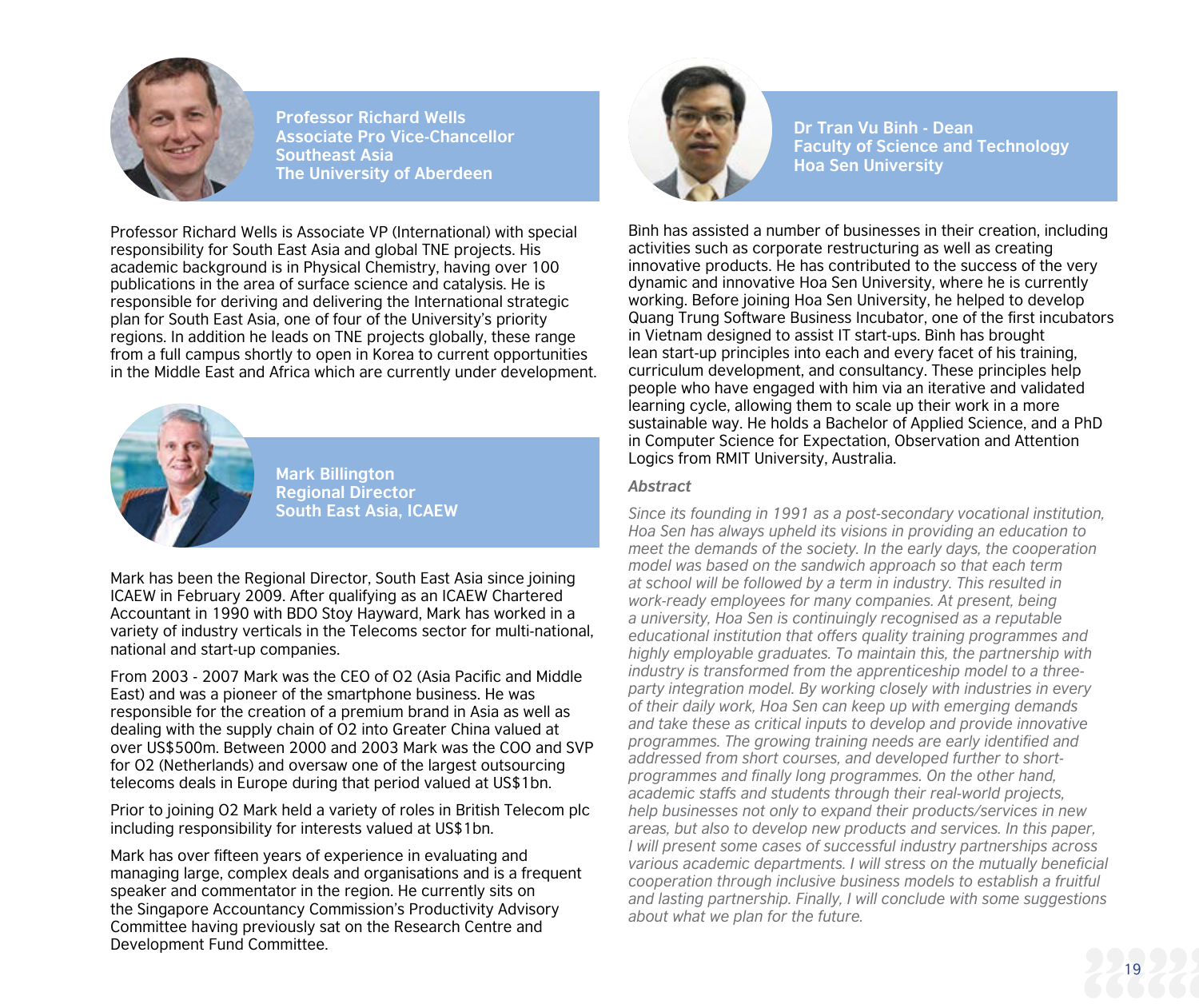#### **11.30 - 12.30: Parallel sessions - University-Industry (U-I) partnership- how to make it successful? U-I partnership: producing a skilful competent workforce**

#### **Session B:** Leadership- strategic leadership in HEIs

HE leaders play crucial roles in defining the strategic development direction of their institutions, give their people autonomy to operate effectively and form partnerships. They are the best people to decide while government policies are to support not to govern.

At this session, we want to focus on case studies and research report with a perspective from researchers and university leaders on

- Government incentives and frameworks: how to enable, support and make them work
- Quality Assurance and metrics: how university leaders promote the quality of their institutions and set out quality standards. How this can be done through staff development to ensure their capabilities and competencies for international collaboration and industry partnership



**Dr Ly Pham Director, Centre for Higher Education Evaluation and Research Nguyen Tat Thanh University**

Pham Thi Ly is widely experienced with both the public and the private sectors of tertiary education in Vietnam. She was Fulbright scholar in 2008 and since then has been an active contributor to higher education policy discussions in Vietnam and abroad. Her works on educational policies, university governance and international education are widely published in English and Vietnamese, and can be read at [www.lypham.](http://www.lypham.net) [net.](http://www.lypham.net) She is reviewer for Study in Higher Education Journal, editorial member of domestic journals, the Dean of Research Program at International Education Institute, Vietnam National University-HCM and the Director of Center for Higher Education Evaluation and Research, Nguyen Tat Thanh University.

#### *Abstract*

*The graduate unemployment rate in Vietnam has been alarming high in recent years showing the gaps between university training, student expectations and industry needs. Increasing strategic leadership at both system and institutional levels is needed more than ever to address the problem. All stakeholders (industry, media, government and universities) need to work together for adapting a more trans-disciplinary, skill-based, and responsive approach to the labour market.* 

*This article presents current university-industry cooperative practices in Vietnam; and initiatives of some institutions in working with businesses. We will also propose policy recommendations based on a comprehensive approach that includes the role of leaders in shaping differentiated systems; the role of media in removing degree-oriented mind-set of students by a career-oriented one; the role of university leaders in providing jobs-tailored programs together with the ability to adapt changes; and the role of businesses in proactive participation in the training process.*



**A/Prof. Ha Thanh Toan President Can Tho University**

Assoc. Prof. PhD. HA Thanh Toan serves as the Rector of Can Tho University, Vietnam since March 2012. Prior to becoming Rector, Dr. HA Thanh Toan was Director of Biotechnology Research and Development Institute, Can Tho University. His interested research fields are postharvest technology of rice and tropical fruits - reduce post-harvest loses, improve process quality; application of biotechnology in food processing; application of new technology in food processing to improve Vietnamese traditional foods; new model of higher education management in



**Professor Iwan Davies Senior Pro Vice Chancellor Swansea University**

Professor Davies holds the Hodge Chair in Law at the University and is currently Senior Pro-Vice Chancellor. He is a leading authority on international commercial law with particular reference to asset finance, IP and personal property law.

Professor Davies leads on the University's Internationalisation Strategy and also on the development and delivery of Swansea University's new £450M Science and Innovation Campus which includes academic strategy and planning considerations involving external partnerships within the UK and also overseas.

He is Adjunct Professor of International Commercial Law at the World Maritime University, Malmo, Sweden and also the Beijing University of Science and Technology. He is Chair of the UK Finance and Leasing Association Business Code of Practice Monitoring Group and is a Governor of the UK Leasing Foundation. He has held a number of external roles with particular reference to standards setting and was a Commissioner of the UK Debt Commission.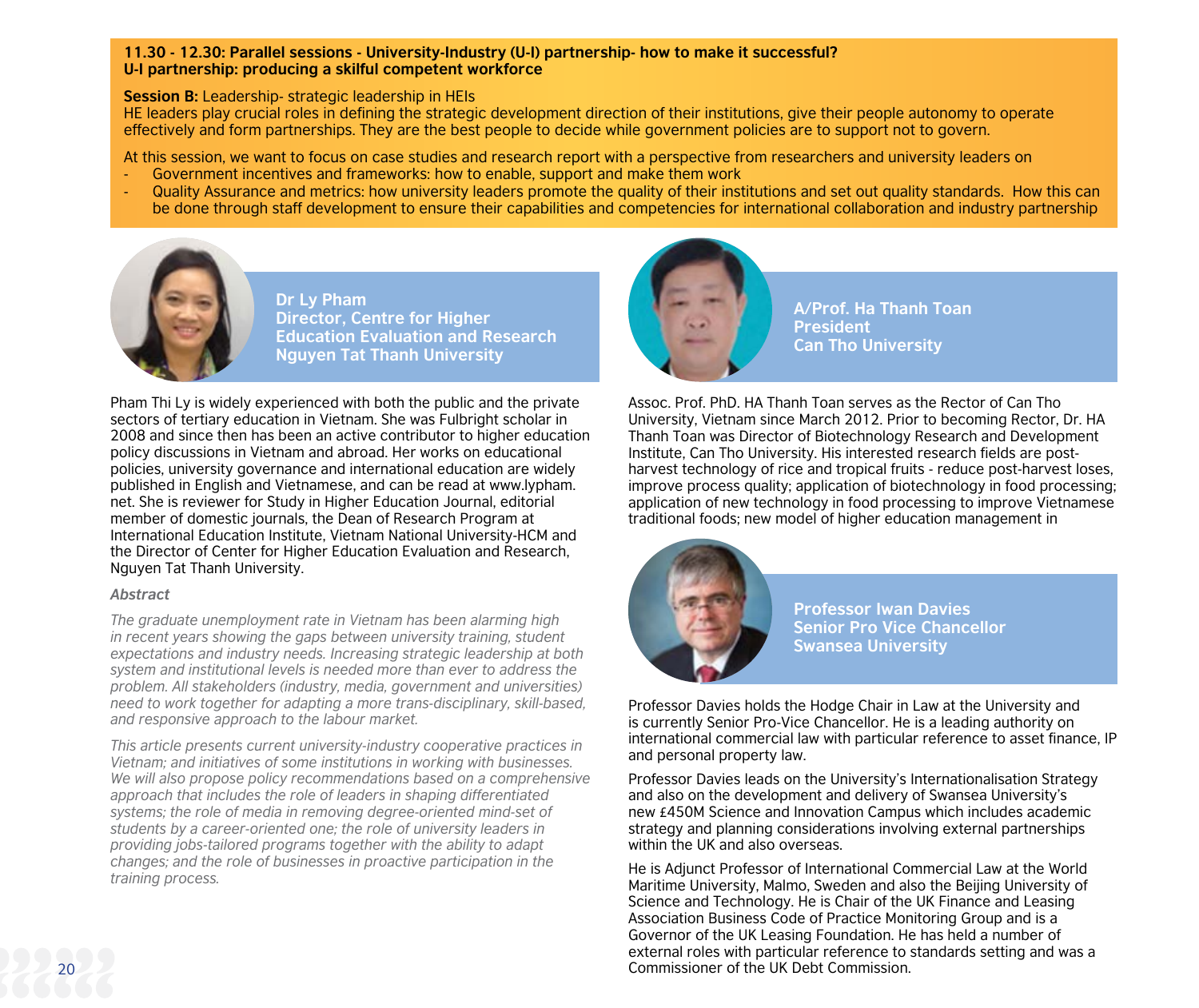#### **14.00 - 15.00: Parallel sessions - University-Industry partnership - how to make it successful? University-industry partnership: toward innovative solutions**

**Session A:** Joint research as an innovative solution to promote and enhance University - Industry partnership

As major producers of research and innovation universities are significant contributors to economic growth. As governments seek to maximise this, universities are under pressure to increase both research output and its relevance to business. How are countries' research and innovation strategies addressing this? How are university-industry links developed? Can international networks contribute?

At this session, we want to focus on case studies and research reports with a perspective from researchers, university leaders on

- Research collaboration and knowledge transfer between universities and industries from UK and Vietnam research institutions. What are the hints for success when it comes to international collaboration
- Investment from industry beyond the simple financial investment. A sustainable partnership should go beyond sponsorship it is about collaboration



**Professor John Senior Pro Vice-Chancellor Research and Enterprise University of Hertfordshire**

Professor John Senior was appointed Pro Vice-Chancellor (Research) in 2006. In this capacity he leads University research, chairs the University Research Committee and has overall responsibility for the Doctoral College and the delivery of the research degrees in the Institution. Between 2003 and 2006 John was University Director of Enterprise and Knowledge Transfer and Dean of Faculty of Engineering and Information Sciences. In 2009 he led the merger of the Faculty of Engineering and Information Sciences with the Faculty of Creative and Cultural Industries to create a new Faculty of Science, Technology and Creative Arts. Between 2013 and 2015 he also assumed responsibility for the International activities of the University concerned with international student recruitment, international partnerships and transnational education and student/staff exchanges. Professor Senior was previously Head of Department of Electrical and Electronic Engineering at the Manchester Metropolitan University, prior to which he had worked in the Telecommunications Industry. He has an international research profile in the field of optical fibre communications and networking and he was awarded a DSc degree for these activities in 2002. Professor Senior is a Fellow of the Institution of Engineering and Technology (IET) and undertakes academic accreditation on its behalf. In 2015 he became Pro Vice-Chancellor (Research and Enterprise), the post which he now holds.



**Prof. Helen Griffiths Pro-Vice Chancellor Aston University**

Helen Griffiths graduated with first class BSc (Hons) degree in Biochemistry from Bath University. She received her PhD on the topic of "Reactive oxygen species damage in rheumatoid arthritis" from the Faculty of Medicine at Birmingham University in 1989. She has been an academic faculty member at Birmingham University, Leicester University and Aston University where she was awarded a personal Chair in Biomedical Sciences in 2005.

Her main research interests concerns generation and redox reactions of reactive oxygen species, in chronic inflammation and ageing with particular focus on characterising oxidative modifications to proteins and lipids. Prof. Griffiths is an author of over 100 publications with many further books, chapters and conference proceedings.

Professor Griffiths is currently Pro-Vice-Chancellor for International Relations at Aston University.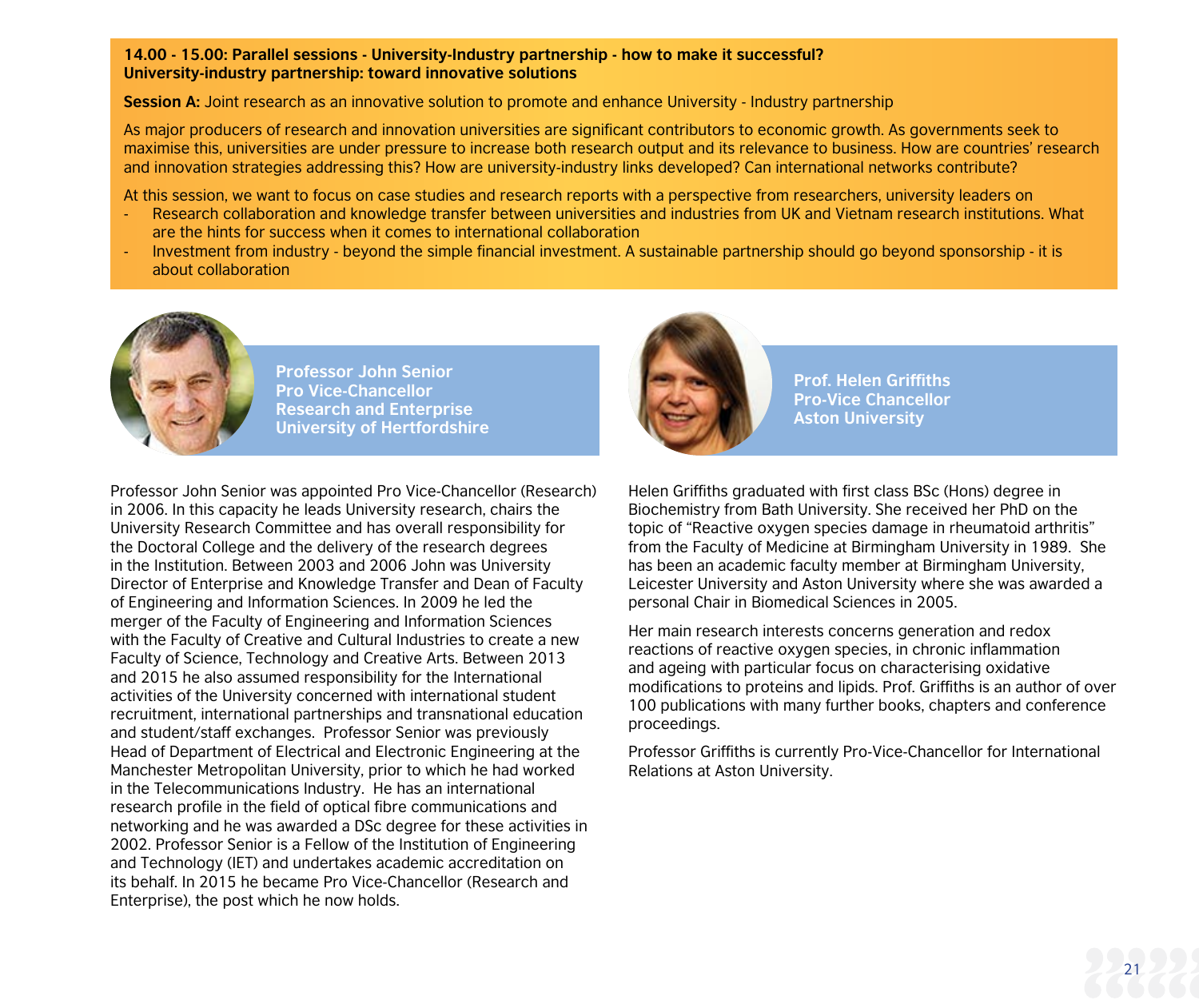

**A/Prof Bui Anh Tuan President Foreign Trade University**

Assoc.Prof.Dr Bui Anh Tuan holds a PhD degree in Economics, specializing in Business Administration. He used to hold various positions at the National Economic University, including a vicepresident position. He also was Director of Higher Education Department and Testing and Accreditation, Ministry of Education and Training. Since 2015, he is president of the Foreign Trade University.

With positions of both government officials and university leaders. he has a lot of experience in the cooperation between university and industry. He can look at the issue from different perspectives and propose a feasible model and solutions.

#### *Abstract*

*We rarely see cooperation between university and industry in the field of social sciences in general and management in particular. The reasons mentioned include the non-exclusive application of knowledge and the difficulties in measuring the results of cooperation.*

*Rang Dong Company is an exemplary case of cooperation with university through its R&D center in the past 5 years, while FTU is a leading university in business and management in Vietnam. The cooperation between these 2 organizations started few years ago but reaches the milestone in 2016 when the company agrees to invest nearly 1 billions VND for research activities with the FTU. From this successful cooperation, there are several lessons can be withdrawn.*

*Firstly, trust is the prerequisite for any cooperation, which must be built from bottom-up, starting with the efforts of individuals in both sides. Any kind of cooperation agreement between 2 institutions is just the top of the iceberg.* 

*Secondly, the cooperation in management needs to be comprehensive and company-wide. The university needs to work with all divisions of the company while the company needs also to access to lecturers with different expertise. Otherwise, we cannot see the impacts of cooperation.*

*Thirdly, the cooperation needs to be on the basis of co-working. It is another step from knowledge creation to implementation. The application of management knowledge requires the participation of the company's staff as they are the only ones understand the company enough to adapt the knowledge in the specific case.* 



**Mr Indronil Sengupta Chief Executive Vietnam, Tata Sons Limited**

Indronil Sengupta (45) is the Chief Executive (Vietnam), Tata Sons, is spearheading 1200 MW power project in Southern Vietnam. Additionally he also looks after the Tata Group business interests in Vietnam.

He did his schooling and Mechanical Engineering from St Xavier's College Kolkata and BIT Ranchi, respectively. On completing his engineering in 1992, he joined Tata Steel as a Graduate Trainee. In 1998 he completed his MBA from XLRI, India.

He started his career with the Tata Steel in the area of Blast Furnace Operations. He had been a pioneer in Coal Injection technology in South Asia and his expertise was also used to set up the facilities in the various steel plants. He holds a US patent in this area.

In 1998 he moved to operation management, in the TOP programme along with McKinsey, where he worked till 2000. The programme brought an unprecedented rise in the efficiency of the steel company, which catapulted Tata Steel as the lowest cost producer of steel and the best steel company globally as per World Steel Dynamics in 2001.

Thereafter, Mr Sengupta shifted to the newly formed Strategy Group of Tata Steel and headed it till 2004. He had been one of the key drivers for the growth strategy and globalization of Tata Steel. He has vast experience in Mergers and Acquisition and Corporate finance and had been a key player in Tata Steel's series of acquisitions and deals. During this period he was also involved with Tata Steel's envisaged Telecom and Retail foray.

In 2005 he took charge of the Tata Steel's Bangladesh Project which was a part of the Tata Group's venture into that country. In 2007, he became Chief Executive (South East Asia Projects), Tata Steel. During this assignment he was reassigned to the Tata Group and transitioned to his present role in the later part of 2013.

Mr Sengupta is a widely travelled person and has extensive domain knowledge on South Asia, South East Asia and China. His passion is teaching and used to be a regular faculty at business schools when he used to travel less. His other significant area of interest is in the social development sector. He is staying in Vietnam for 6 years.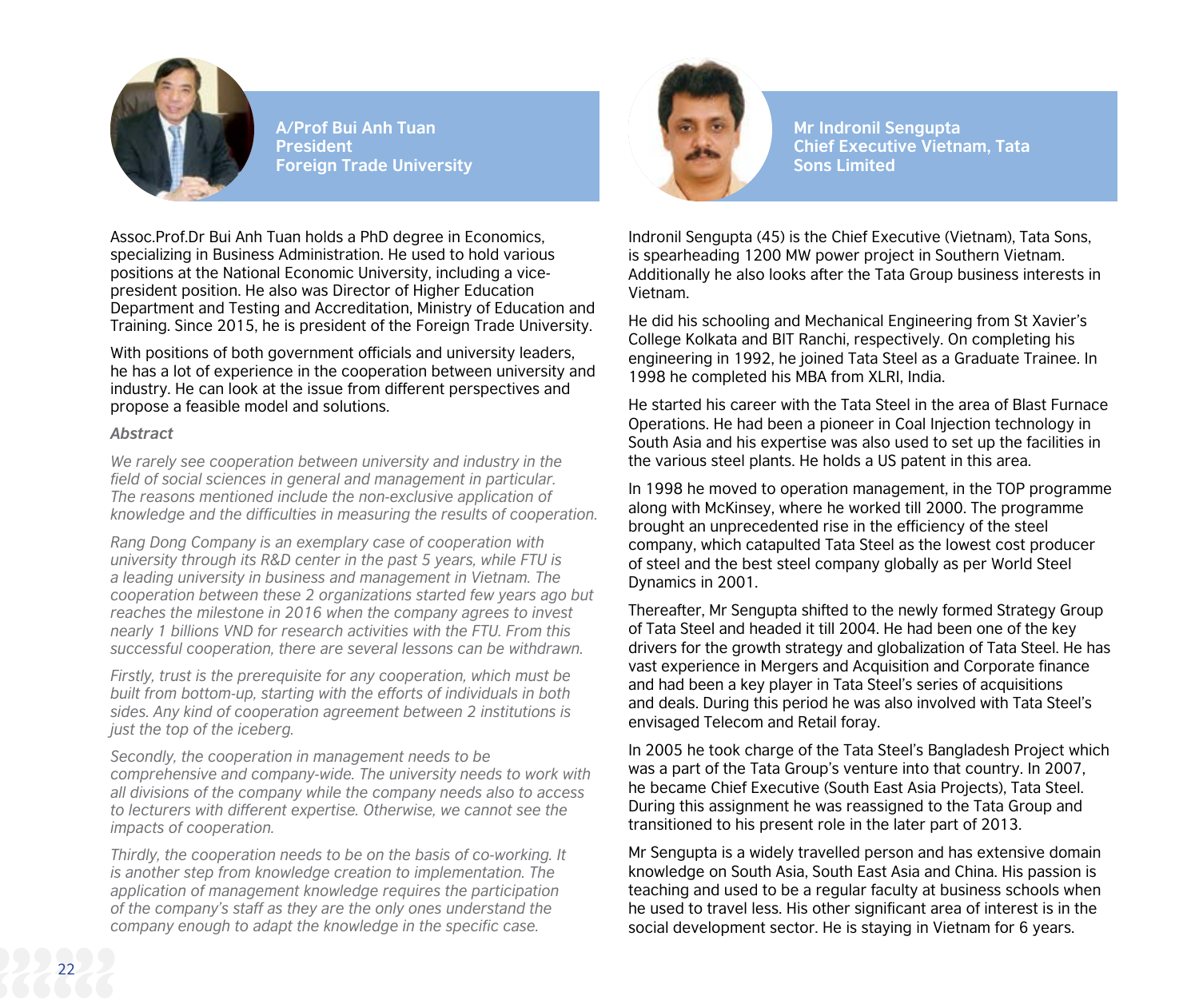#### **14.00 - 15.00: Parallel sessions - University-Industry partnership - how to make it successful? University-industry partnership: toward innovative solutions**

**Session B:** University - Industry partnership: Developing an innovation eco system at a university

Innovation helps drive competitiveness of industry and the nation. It contributes to economic growth. How universities need to prepare for being the innovation centres by preparing the workforce for innovative industries, working with industry for innovative solutions.

At this session, we want to focus on case studies and sharing with perspective from university leaders and industry representatives on

- Promoting a culture that supports the development of start-ups and incubators
- Creating the infrastructure for innovation
- Introduction of a UK model of an innovation eco-system that universities can consider to apply



**Dr Mark Bacon Director of Engagement and Partnerships Keele University**

Dr Bacon became Director of Engagement and Partnerships at Keele University in February 2015. The role forms part of the University's Senior Executive Team.

The Directorate of Engagement and Partnerships brings together 6 teams: Academic Legal Services, Campaigns and Development, Keele University Science and Innovation Park, Partnership Development, Local Growth and Research Support Services. These teams support the research and educational missions of Schools, Research Institutes and Faculties within the University and enable a wide range of public and private sector organisations to work in partnership with the University.

Over the last 15 years Mark has developed a number of successful models for university-business engagement regionally, nationally and internationally. These have included large-scale economic regional regeneration programmes, capital investment for collaborative research, SME-led postgraduate research programmes, corporate research and training partnerships and most recently, a major programme of SME-led research collaboration in China.

Before coming to Keele, Mark held the role of Director of Business Partnerships and Enterprise in Science and Technology at Lancaster University. During this time he was a board director for a company commercialising university intellectual property and a not-for-profit organisation championing energy and environmental technology sector development. Mark formed part of the team winning a Queen's Anniversary Prize for Further and Higher Education in 2010 for the global impact of agricultural research and the 2015 Research Council's UK Praxis Unico Outstanding Knowledge Exchange and Commercialisation Award for a University-SME collaborative research centre.



**Dam Quang Minh Rector FPT University**

Rector of FPT University since 2014, Dr. Dam Q. Minh's sole mission is to make the university better, smarter and more internationally recognized. Dr. Minh has more than 15 years of experiences in education especially in internationalization and Industry oriented training. Before taking the role, he was Vice President of FPT International Academy; Director of International Department; Head of School of FPT Polytechnic, a member of FPT University focus on vocational training.

#### *Abstract*

*Higher education institutions are traditionally regarded as the primary hub of innovation creation. However, given the salient involvement of knowledge-based enterprises, this specific function has been challenged significantly. With abundant resources and higher entrepreneurial capacity, knowledge-based firms such as Google, Facebook or Apple are*  *not only attract the most talented scientists and staffs from universities but also help them to generate innovation faster and more efficient.* 

*Under this circumstance, Technopolis is widely accepted as a mechanism which may "harmonize" the "triangle relations": higher education institutions - knowledge-based firms - highly qualified staffs. The model of Technopolis, in which, universities and enterprises are juxtaposed together within a Science Park is appreciated as it provides an ideal platform that may help help accelerate the transformation of state-of-art knowledge from "ivory towers" (i.e. universities) into industries to solve the increasing and varying demands from daily lives.* 

*Another identified advantage includes its effectiveness in supporting incubating and start-up activities.* 

*This article starts with a review of the model of Technopolis, which has been successfully implemented in developed countries over the previous decades such as Silicon Valley (The States), Hsinchu (Taiwan) or Silicon Wadi (Israel). The second section of the article outlines some experiences of FPT University as the first higher education institution that moved to Hoa Lac High Tech Park, one of the first Technopoles in Vietnam, locating 30 km far from Hanoi.* 

*Implications for policy makers and university leaders are suggested in the discussion and conclusion of this article.*

23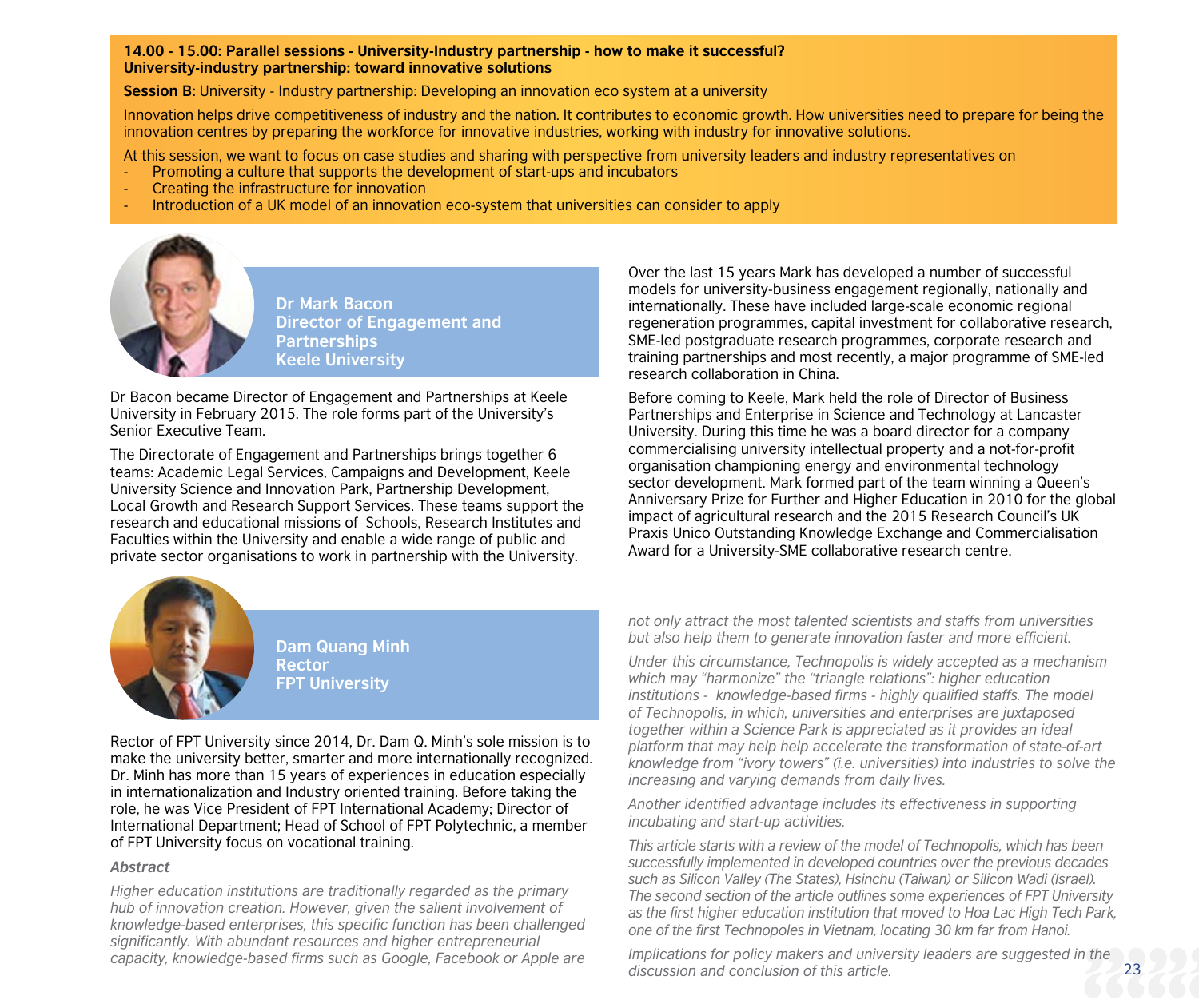

**Nguyen Ba Quynh Director - Public Sector Lead Microsoft Vietnam**

Mr. Nauven Ba Quynh (banguye@[microsoft.com](mailto:banguye@microsoft.com)) is working at Microsoft Vietnam as Public Sector Director, member of Microsoft Vietnam Senior Leadership Team.

Before joining Microsoft, Nguyen Ba Quynh was senior vice president, head of Global Change Delivery division (GCD) at HSBC Asia and South Pacific (ASP), based in Vietnam, from April 2014 to March 2015.

Before HSBC, Quynh has got 14 years experiences of sales management, services management in IT industry with good track of record in Multi-national Corporation as IBM (General Manager of Software Group in 2012-2014, Deputy Country General Manager in 2005-2006 , Country Manager of IBM Global Services for Indochina Territory in 2001-2004), Hewlett Packard (Country General Manager of Imaging and Printing Group in 2009-2012), Schneider Electric (General Director of APC by Schneider Electric Company in 2006-2009).

Quynh has been public IT speaker at various government and public technological and economic events (CEO World Forum Vietnam, Vietnam Economic Forum, IDG E-government workshop, Vietnam Banking Conference, Nhip Cau Dau Tu Investment Forum...)



**Mike Winter Director of Global Engagement University of London International Programmes**

Mike leads on the development and delivery of our global engagement strategy: building local and regional knowledge, networks and partnerships to drive sustained and long-term development. This comprises close engagement with governments, funding agencies, teaching institutions, the corporate sector and related organisations in countries around the world.

Quynh got Master Degree in Computer Engineering and Telecommunication Management at Franco-Polish School of New Information and Communication Technologies in Poland. and an MBA Degree from University of Hawaii, at Schidler College of International Business, USA.

#### Quynh is married and has two daughters. He enjoys reading books, playing guitar and helping people at leisure time

#### *Abstract*

*Microsoft's mission is to empower every person and organization on the planet to achieve more - and students are at the very heart of that mission.* 

*We are committed to partnering with educators on their journey to redefine learning. Core to our mission is creating <i>immersive and inclusive learning experiences that inspire lifelong learning. For students, these experiences stimulate the development of essential life skills like communication, collaboration, critical thinking, and creativity. And as our economies and societies become more and more digital, computational thinking becomes of paramount importance. We are empowering educators to create environments in and out of the classroom that guide and nurture student passions, and enable students to achieve beyond their greatest imaginations making, designing, inventing, building the future.*

*We will empower students and educators to create and share in entirely new ways, to teach and learn through exploration, to adapt to individual learning needs, so they can make, design, invent and build with technology that stays out of the way.* 

Mike has 35 years' experience in international cultural relations and educational collaboration. As the UCL Institute of Education's first Director of International Affairs, Mike was responsible for the development and implementation of the IOE's Internationalisation Strategy. This encompassed international partnerships, promotions, scholarships, internationalisation of the curriculum, transnational provision, staff and student mobility, alumni networks, as well as international research, consultancy and knowledge exchange. He was also the IOE's institutional lead for the Erasmus+ Programme.

Prior to the IOE, Mike worked with the British Council in a variety of sectors including English language, education, arts and science. He held a number of posts in the British Council's London headquarters as well as in Turkey, Brazil, France and Japan, where he was Director of Education and awarded an OBE for his services to international education collaboration.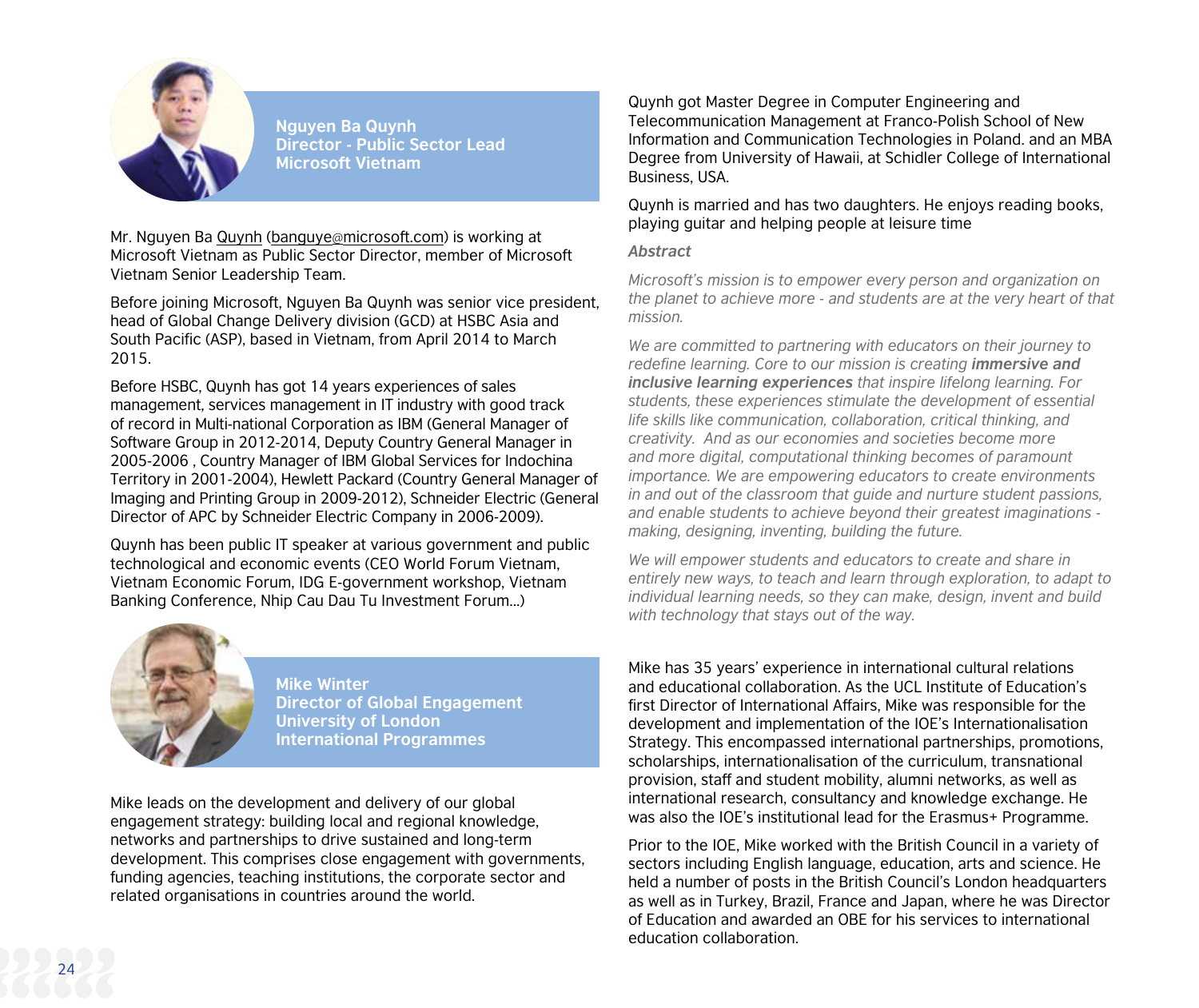#### **16.00 - 17.00: Closing Plenary**

#### **Harmonising expectations in university - industry partnership**

Government representatives, industry, entrepreneurs and university leaders will debate the essential function of university-industry *partnership and what is required by the different stakeholders to make it work at a local and international level.*

*With perspectives from senior government representative, HE leaders, entrepreneurs and industry/employers, the panel will discuss the essential function of university-industry partnership and what is required by the different stakeholders to make it work at a local and international level.* 

*The closing plenary will refer to the previous discussion sessions on the following themes*

- *- U-I partnership is contributing to help nations to solve global challenges and promote economic growth*
- *Universities, being driven by both innovation and student employability, need to find an innovative governing mechanism that enables U-I partnership and quality graduates that meet industry needs*
- *- U-I partnership in curriculum strategy. Should the university be an enterprise that train skillful and competent workers*
- *Leaders play crucial roles in ensuring quality and developing quality metrics. Government incentives and frameworks enable leaders to perform autonomously.*
- *- Research collaboration is a way to boost U-I links but the partnership goes beyond the meaning of industry sponsorship*
- *- There is an ecosystem that enables innovation at universities.*



**Dr Tran Anh Tuan, Deputy Director General Department of Higher Education Ministry of Education and Training**

#### **Education**

| Kansai University, Japan.<br>Department of Geography               | PhD in Human Geography            | 2006 |
|--------------------------------------------------------------------|-----------------------------------|------|
| Hanoi University of Science,<br><b>Vietnam, Dept. of Geography</b> | Master of Science<br>in Geography | 2000 |
| Hanoi University of Science.<br>Vietnam, Dept. of Geography        | Bachelor in Geography             | 1996 |

#### **Membership in other professional association:**

Vietnam Association of Geography (2000~) Japan Human Geography Association (2006~)

#### **Employment record**

- From 2013 to present, Deputy Director General, Department of Higher Education, Ministry of Education and Training

- From 2009 To 2013, Vice Dean of Faculty/ Head of Department/ Lecturer, Faculty of Geography, Dept. of Human Geography, Vietnam National University, Hanoi University of Science,
- From 1996 To 2009, Lecturer, Faculty of Geography, Dept. of Human Geography, Vietnam National University, Hanoi University of Science

#### **Other experiences:**

Team Leader/Manager of Project (In the last 5 years):

- 1) Assessment of Rural transformation of Hanoi City under pressure of urbanization (Case study in Hoai Duc District). 2010 - 2011.
- 2) Geographical scientific base for establishment of household ecological economics system for sustainable development in Quang Ninh District, Quang Binh Province. 2009 - 2010.
- 3) Surmounting the consequence of Dioxin in the American war in Quang Tri Province. Provincial project. 2009 - 2010.
- 4) The Study on environmental usage and endogenous powers of social organizations in rural Vietnam. 2004 - 2005.
- 5) An analysis of social services accessibility of local communities for sustainable development in Yen Chau District, Son La Province. 2007.
- 6) Geographical Study on Socio-economic activity in terms of agricultural land use in the Red River Delta, Vietnam. 2004 - 2007.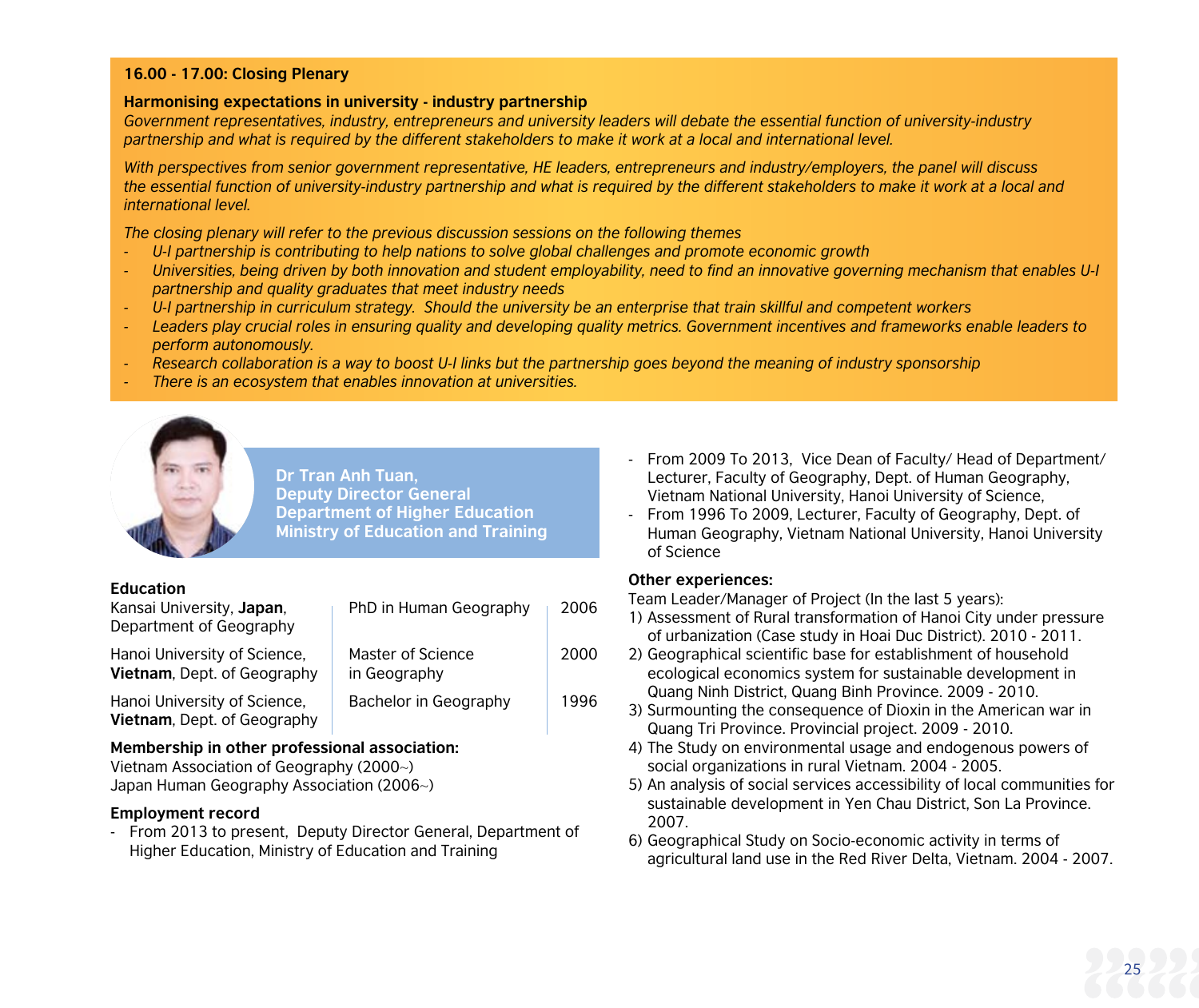

**Dr Ngo Van Thuyen Vice President University of Technology and Education**

Dr. Ngo Van Thuyen is the Vice President for quality assurance, Research Management and External Relations of Ho Chi Minh University of Technology and Education, Vietnam (HCMUTE). He is a lecturer at Faculty of Electrical and Electronic Engineering. Dr Ngo obtained his B.E from Ho Chi Minh University of Technology and Education, Vietnam, M.E from Ho Chi Minh University of Technology VNU, and Ph.D. from University of Technology Sydney in 1999, 2002 and 2008, respectively.

Dr Ngo has been actively involving in various types of university industry collaboration at HCMUTE, including research, internship for students, sponsorship (scholarship for students and lab facilities), co-curriculum development and implementation...

#### *Abstract*

*University - industry partnership is a win-win solution. Industry is one of the important stakeholders of a training program who set the standards for graduates in the workplace. Hence, using industry input to enhance curricula is now a common practice to ensure universities can educate the human resources that are relevant and competent in the industry. Partnership with the industry will help provide real life experiences for students and lecturers which is difficult or event impossible in the academia environment. At the same time, the partnership will also help the industry develop its workforce in an ever changing, complex and uncertain working environment, have access to university expertise in term of research collaboration and consultancy, facilities and specialized labs, just to name a few. In the contest of university - industry partnership in Vietnam, industry involvement in curriculum development, internship for students, scholarships and equipment sponsorship have been observed and have the potential to grow and sustain. However, research collaboration between universities and industry is not yet at the desired level.*



**Professor TAN Chin Tiong Senior Advisor to President Singapore Management University**

Professor Tan Chin Tiong is Senior Advisor to the President of the Singapore Management University. He is the founding Provost of Singapore Management University and the founding President of Singapore Institute of Technology. Professor Tan received his PhD in Business from the Pennsylvania State University, USA.

Prof Tan is active in management development and consulting. He designed and taught in many executive programmes around the world, a regular speaker in the US, Europe, Australia, New Zealand, Asia and South Africa. Prof Tan was on the Board of Citibank Singapore Ltd and the non-executive chairman of Superior Multi-Packaging Ltd. He is also independent director of several publicly listed companies.

Prof Tan is a co-author with Philip Kotler on Principles of Marketing: An Asian Perspective, Marketing Management: An Asian Perspective, and Principles of Marketing: A Global Perspective. He also coauthored New Asian Emperors: The Business Strategies of the Overseas Chinese, The Chinese Tao of Business: The Logic of Successful Business Strategy, Marketing Management: An Asian Casebook, Marketing in the New Asia, Strategic Marketing Cases for 21st Century Asia (with John Quelch), New Asian Emperors: The Overseas Chinese, Their Strategies and Competitive Advantages, and Marketing Insights for the Asia Pacific.

Prof Tan is active in several government agencies, he had served on committees of various government bodies. He was a member of the Steering Committee for setting up the 3<sup>rd</sup> University (Singapore Management University) and 4th University (Singapore University of Technology and Design) in Singapore, under the Ministry of Education, Singapore.

#### *Abstract*

*Universities are institutions of higher learning designed for training of competent professionals for the industry and educating of students as learned citizens of their country. The two objectives are often in tension. The presentation illustrates how the Singapore university sector works closely with the government and industry to create a balanced outcome which will position Singapore strongly for the future.*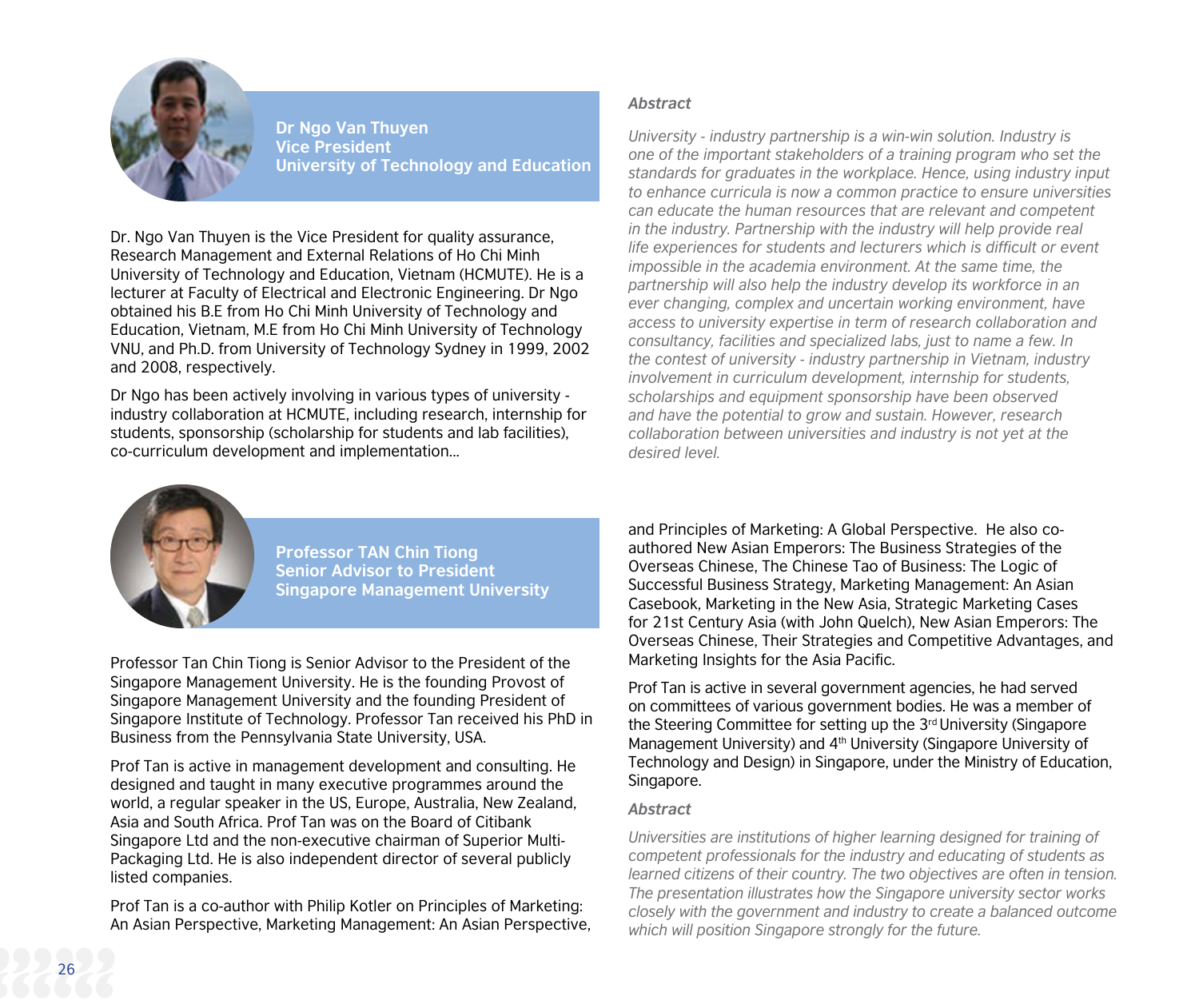

**Phan Vu Hoang Tax Partner, Deloitte Vietnam Vice President, ACCA Vietnam member committee**

Phan Vu Hoang has more than 15 years of working experience in auditing and consulting firms. His client portfolio comprises multinational corporations, foreign direct invested companies and large corporations operating in Vietnam. He has participated in various tax consulting projects relating to M&A Transaction, tax compliance services for enterprises as well as provided advisory service in tax effective business structuring for large corporations.

Deloitte Vietnam has a tracked record of working closely and effectively with Universities, local and international professional bodies in Vietnam. Phan Vu Hoang has been an active Partner of Deloitte Vietnam in developing and nurturing such good relationship. Being the Vice President of ACCA Vietnam Member Committee, Phan Vu Hoang has contributed positively in advancing this agenda to support the development of a high quality accounting and finance human resources toward economic sustainable development of Vietnam.

#### *Abstract*

*Vietnam is integrating profoundly into the global economy as it accesses to various free trade and comprehensive economic partnership agreements. The demand for high quality and readyto work human resources is higher than ever, especially in our accountingand financial profession. We - professional firms- are looking for graduates with sound technical knowledge based on international standards, English, soft-skill/social knowledge, business etiquette and career plan. We are very keen to partner with University and professional bodies innovatively. Universities can then provide solid knowledge background including embed international recognized professional qualification into undergraduate teaching, bring real business cases into curriculum, enable industry tour and provide basic working skills modules as compulsory in curriculum. Professional bodies can then get updated lecturers and professionals with business trends through more workshops/sharing, facilitate embedding professional qualification into undergraduate teaching and be the key player in bridging Universities and professional firms.* 

*The Global Education Dialogue is a great venue for us Industry and University to share our needs, debate the essential function of our partnership and agree on what should be done by each of stakeholder to creating innovative industry solutions and a employable workforce for Vietnam.*

27



**Phan Nam Tran Director Human Resources HarveyNash Vietnam**

Ms Phan Nam Tran, with more than 20-year working experience in human resources, currently holds the position of Director Human Resources in Harvey Nash Vietnam. Prior to joining Harvey Nash, she spent 17 years in Unilever Vietnam, holding various management positions as Human Resources Director\_Business Partnering for Marketing, Sales, Finance, Manufacturing and Shared Services functions, Corporate Development Manager and Strategic Business Development Manager as well as to spend 2 years on international assignment as Global Internal Auditor in Unilever Group.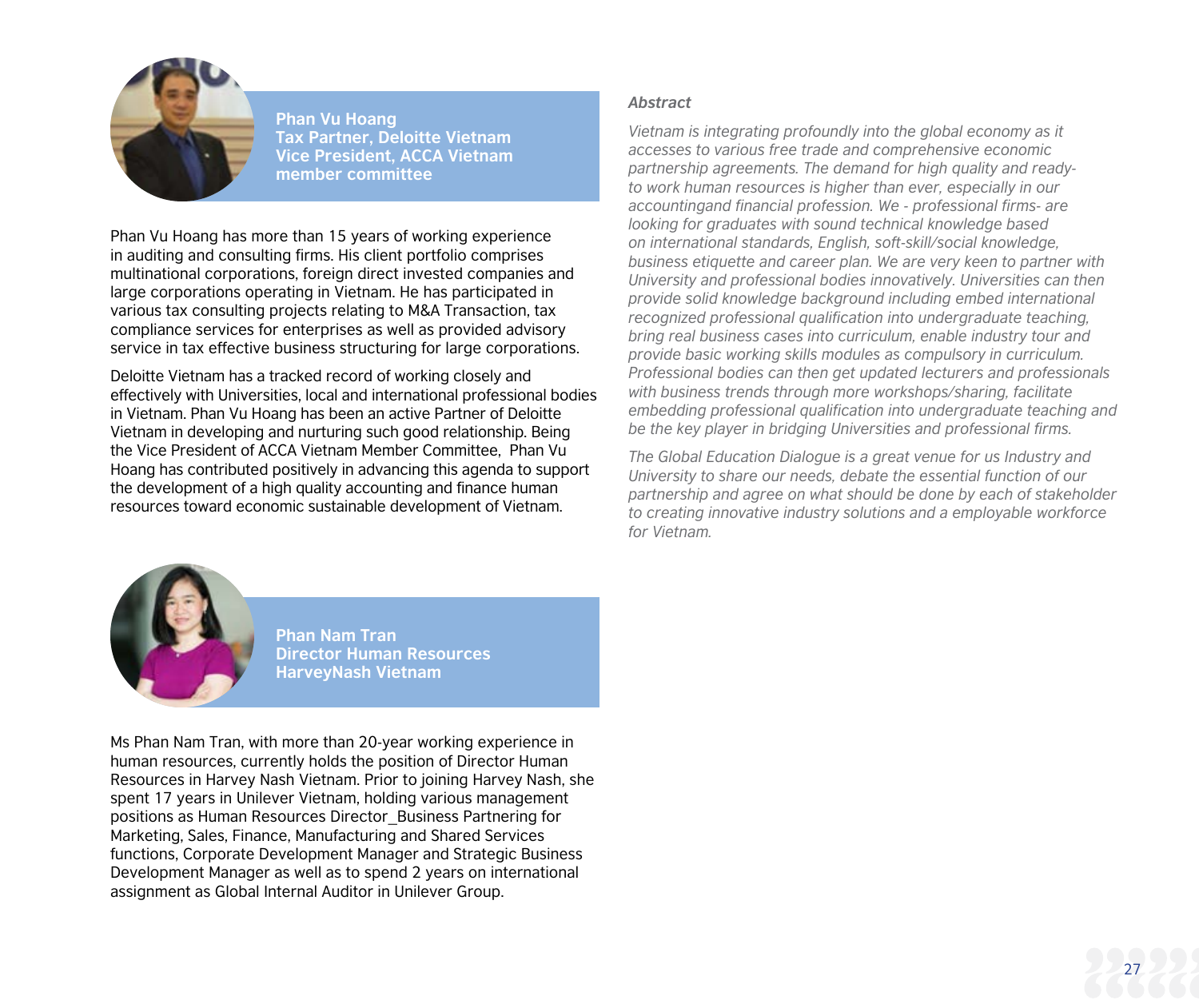## **IHE (INTERNATIONALISATION OF HIGHER EDUCATION) AND SCIENCE**

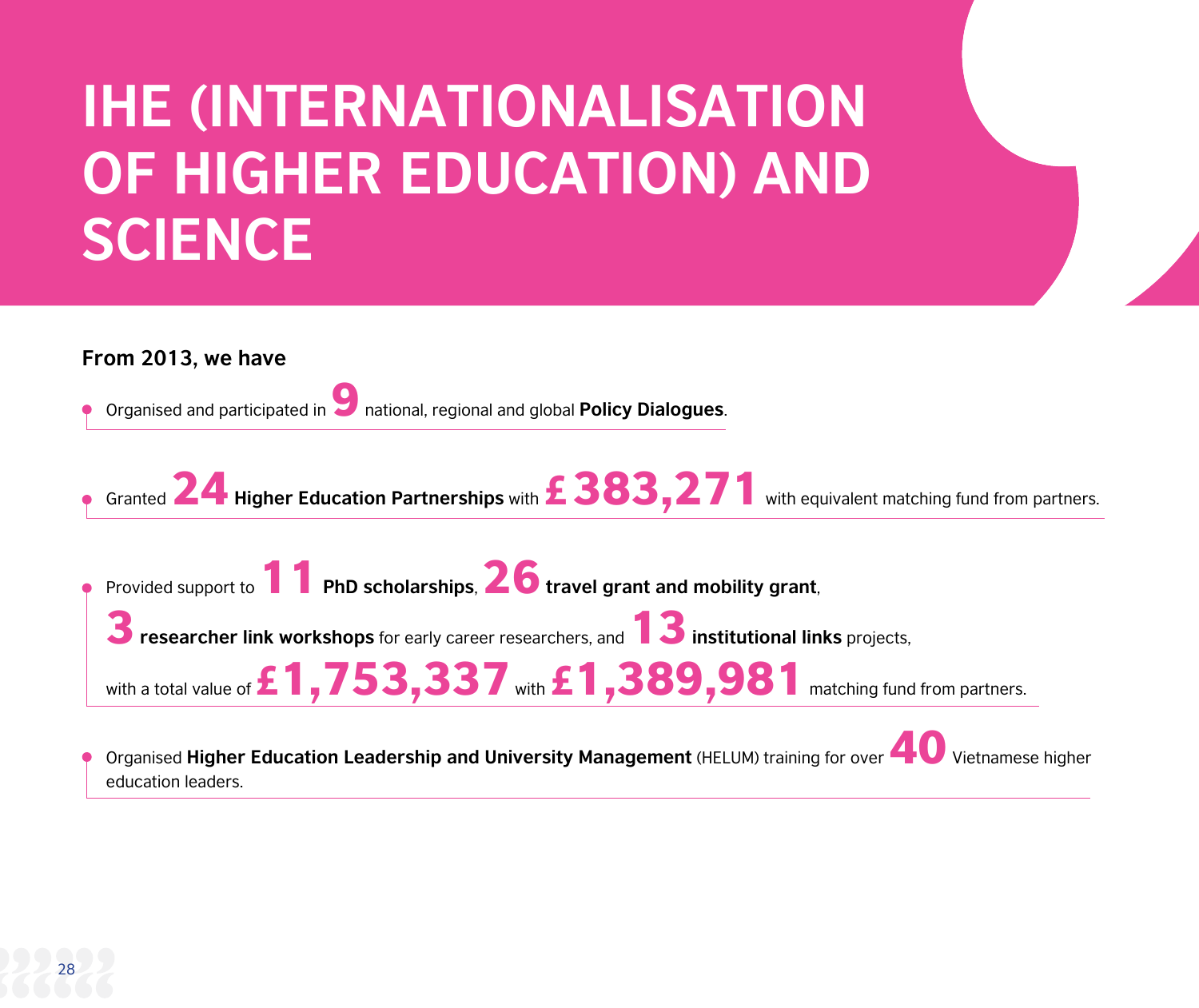## **IHE**



#### **POLICY DIALOGUE**

We facilitate educators from the UK and around the world to identify core themes and issues for debate and discussion. The goal is to create better policies and practices that influence educational leaders and policy makers. Our work includes conferences in Vietnam and globally such as Going Global, Global Education Dialogues, Vietnam UK Education Cooperation Forum and SHARE (Support Higher Education in ASEAN Region).

**Professor Dr Bui Van Ga**, Vice Minister, Vietnam Ministry of Education and Training said at the 2015 Going Global in London that we have approached and discussed with international partners, especially UK partners, expanding international collaboration, and exchanging experiences in various fields including two important areas of quality assurance and national qualification framework to support the ASEAN integration process by end of 2015.

The conferences are usually organised on an annual basis.

#### **HIGHER EDUCATION PARTNERSHIP**

We provide grants to facilitate links between the UK and Vietnam. The ultimate aim of the grant is to capitalise on the UK's world-class teaching, learning, innovation and research capabilities and to contribute to the enhancement of education, research and innovation in higher education in Vietnam.

24 collaboration programmes have been funded since 2013 with grant from the British Council with a value of £383,271, and an equivalent matching fund from partners.

Areas of priority for the Higher Education Partnership fund are in line with Vietnam's HERA (Higher Education Reform Agenda) on teaching, learning and innovation.

**Dr Nguyen Trung Thanh**, Liverpool John Moore University, who has worked closely with the University of Engineering and Technology, Vietnam National University Hanoi, and Ho Chi Minh City University of Transport on the project 'ICT for sustaining and renovating logistics services in Vietnam. a UK-Vietnam research partnership' commented that the most impactful factor of the project is the establishment of a research network in ICT for logistics in Vietnam. This connects the partner universities and a variety of industrial partners. The optimisation algorithms resulting from the project are being considered by Greenport in Vietnam. Discussions are also underway to transfer the outputs of the project to another major industrial company in Vung Tau, Vietnam.

The concrete values the project has brought to our university are the new links with Vietnamese partners, to be formalised via MOUs and joint programmes. The project has brought us 141K additional external funding via followup projects. The project has also resulted in two papers presented in reputable international conferences, and one paper accepted in a world-leading journal.'

The Higher Education Partnership grant is reviewed on an annual basis.

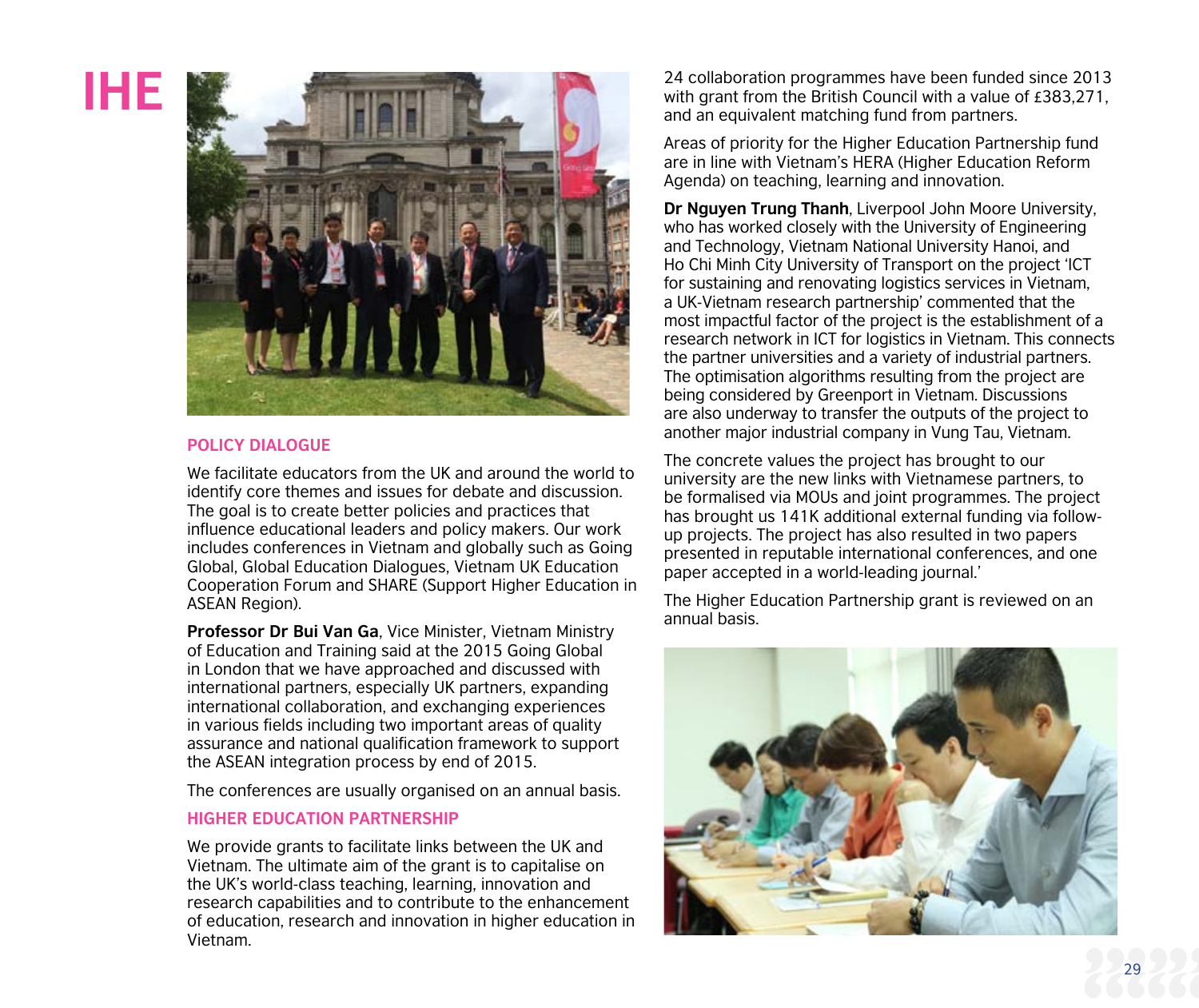#### **HELUM**

We run the Higher Education Leadership and University Management (HELUM) training course to support the National Higher Education reform agenda and the Internationalisation of Higher Education Institutions in Vietnam.



The programme aims at building capacity for HE leaders who are Vice Dean, Dean and above from Vietnamese HE institutions. This training also prepares them for the increasingly challenging roles within their universities and ensures that they have the skills to lead, and the best may become the sector's mosteffective senior leaders of tomorrow.

Over 40 HE leaders have participated in the training during the past three years. Associate Professor Nguyen Huu Quoc Huy, Vice Rector, University of Medicine and Pharmacy, Hue University said 'I learnt a lot from the course: organisation operation, leadership, and especially change management. Our university is now applying technology into the whole university management, and I will surely apply what I learnt from this project. I trust that it will be very helpful. The lecturers are great. They inspired and created an enthusiastic way of teaching, and I myself especially appreciate the interactive method of the lecturers.

The HELUM is organised on an annual basis.

## **SCIENCE**



#### **NEWTON FUND**

The Newton Fund is an official UK government collaborative development programme in the area of research and innovation. The 5 year programme, with up to £75 million of UK funding was launched in 2014 and aims to develop science and innovation partnerships that promote the economic development and social welfare of developing countries including Vietnam. It covers three broad categories: People, Research and Translation.

The Newton Programme Vietnam will provide up to £10 million over five years from 2014.

The British Council in Vietnam is working in partnership with a number of relevant

Vietnamese government organisations and funding bodies to deliver the People strand with the aim of promoting international collaboration and developing careers for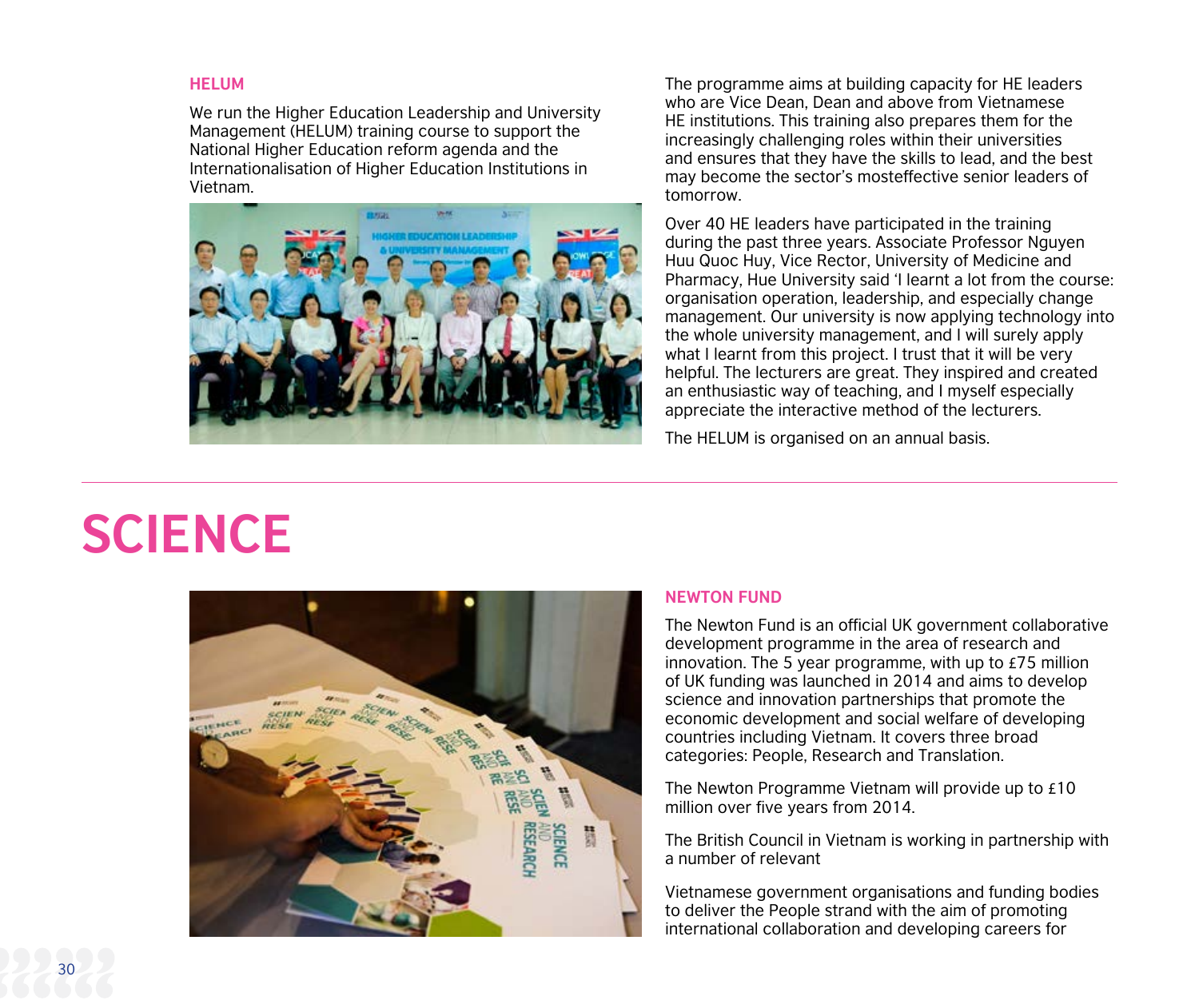researchers and within institutions. The programme focuses on the following Vietnam's prioritised areas:

- Health and life sciences
- Agriculture
- Environment resilience and energy security
- Future cities
- Digital, innovation and creativity

#### **1. PhD programme**

Grants for researchers and academics to undertake PhD studies in the UK with the aim of facilitating the capacity building of individuals and the building of sustainable, longlasting links between UK and Vietnamese institutions.

#### **2. Researcher Links**

Grants for workshops based on joint-proposals from UK and Vietnam senior researchers, travel grants for research visits to the UK and Vietnam, stimulating initial links between and supporting capacity building among, early career researchers.

#### **3. Institutional Links**

Grants for establishing links between higher education, research institutions and businesses with the aim of translating research to drive economic development and social welfare in partner countries and creating opportunities for sustainable research collaboration.

#### **4. Professional Development and Engagement**

Building the skills of researchers in areas such as communication and research management, as well as supporting good research governance, community and policymaker engagement.

#### **5. Science Technology, Engineering and Mathematics (STEM) education**

Supporting STEM education through a variety of mechanisms such as the development of teaching resources or piloting new initiatives.

Over the past year, British Council Newton Fund Programme was able to support

- **11** PhD scholarships
- **3** researcher links workshop for early career researchers
- **26** travel grants and mobility grants
- **13** institutional links projects

www.britishcouncil.vn/en/programmes/education/ internationalisation/newton-fund

### **FAMELAB**

FameLab is a communication competition designed to engage and entertain by breaking down science, technology and engineering concepts into three minute presentations.

Contestants from around the world take part armed only with their wits and a few props - the result is an unpredictable, enlightening and exciting way to encourage your curiosity and find out about the latest research.

FameLab started in 2005 in the UK by Cheltenham Science Festival and has quickly become established as a strong model for successfully identifying, training and mentoring scientists and engineers and to share their enthusiasm for their subjects with the public.

Vietnam joined Famelab in 2015 and received lots of interest from scientists, researchers, professors and journalists. Contestants come from all over the country including key cities such as Hanoi, Ho Chi Minh City, Thai Nguyen, Hai Phong, Hue, and Can Tho.

The Vietnam finalist for 2016, Mr Pham Tuan Thach, will be at Cheltenham festival this summer to attend the Famelab international competition.



31